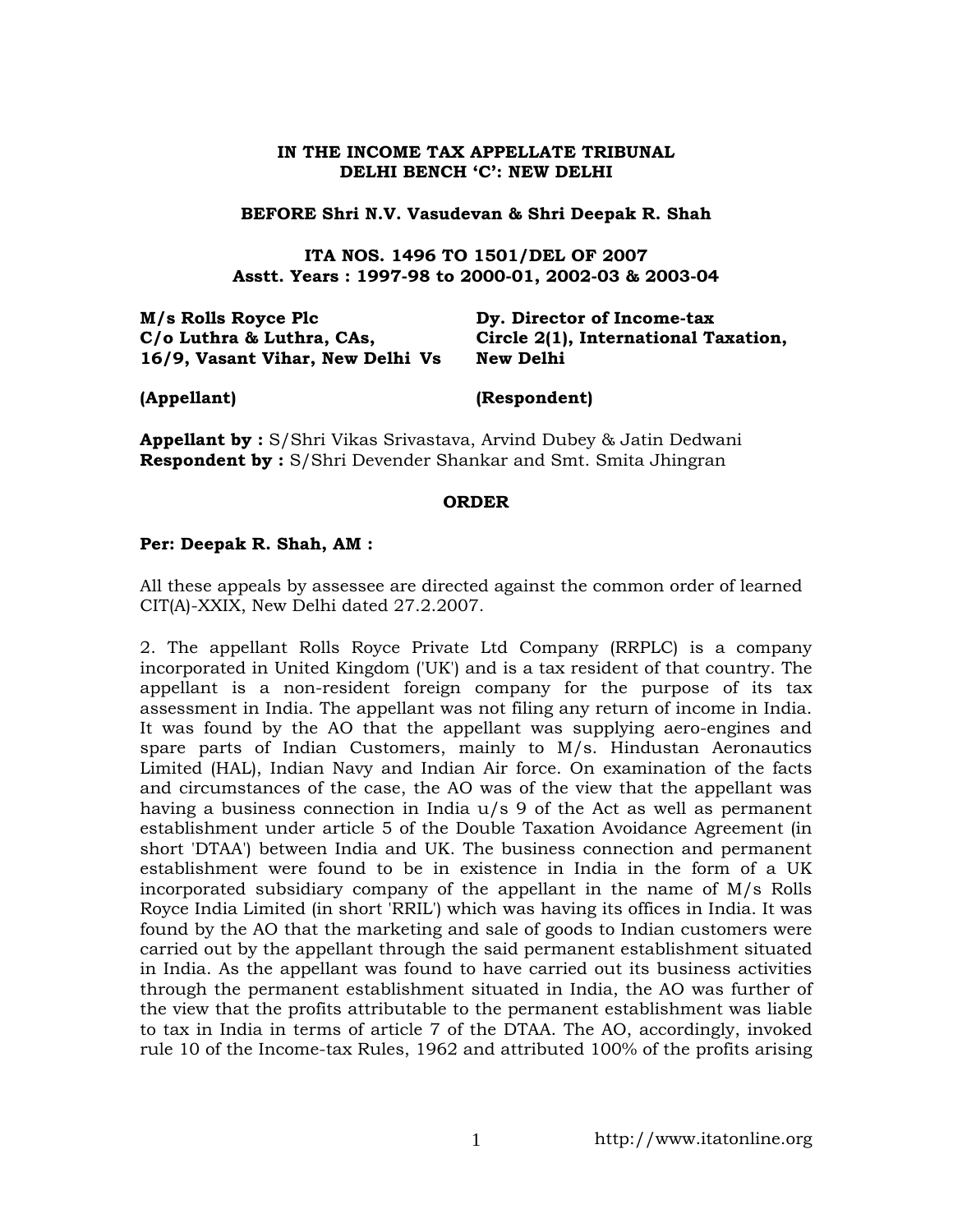from sale of goods to Indian customers in India in the assessment years 1997- 98 to 2000-01 and 75% of the profits in the asstt. years 2002-03 and 2003-04.

3. The appeal before learned CIT(A) were partially allowed for Asstt. Years 1997- 98 to 2000-01 and the appeals for Asstt. Years 2002-03 and 2003-04 were dismissed. Learned CIT(A) held that (i) the issue of notice  $u/s$  148 for framing assessment u/s 147 was valid; (ii) there is business connection in India and hence, income of the appellant non resident is chargeable to tax in India; (iii) the appellant has a permanent establishment (PE) in India within the meaning of Article 5(1), 5(2)(c), 5(2)(f) and 5(4) of the Double Taxation Avoidance Agreement between India and UK. Consequently, the income of appellant is taxable in India. It was held that out of the global profits, in respect of sales effected in India, profit can be attributed to such Indian sales which will be 75% of the profit attributable to such sales. Levy of interest  $u/s$  234A and 234B were upheld and hence, these appeals.

4. For all these years notice u/s 148 were issued as, in the opinion of the AO, the appellant has a PE in India and income attributable to the PE is taxable in India. Since the assessee has not filed return of income, to that extent, the income chargeable to tax has escaped assessment. On the basis of such reasons opinion was formed and notice u/s 148 were issued for all the years. It is also to be noted that after the completion of assessment for Asstt. Years 1997-98 to 2000-01, survey operations were conducted u/s 133A on 9.1.2006 at the premises of RRIL to find out the exact nature of business activities carried out by RRIL and the appellant in India. Action  $u/s$  147 was also initiated for Asstt. year 2001-02 and the assessment in which case was completed prior to conducting survey u/s 133 A. Though the income for Asstt. Year 2001-02 was computed on the ground that there is a business connection and there is PE in India when the matter was carried before the Tribunal, the Tribunal by its order in ITA No.282/Del/2005 dated 19.4.2005 upheld the validity of initiation of assessment proceedings u/s 147 but held that there is no PE in India. Learned CIT(A) held that the order of the Tribunal did not consider the documents and evidence gathered by the AO as a result of survey operation. The result of survey operation depicts the real picture of the business activities carried of by the appellant and RRIL in India which leaves no doubt to hold that there is not only business connection but also a PE in India as per Article 5 of Indo-UK DTAA and hence the income is to be brought to tax in India. It was also held that since no separate accounts are maintained for India operations, the global accounts are to be considered and applying Rule 10 of Income-tax Rules, 1962, the income is to be computed. Learned CIT(A) held that through Indian PE, significant and major parts of it core business activity relating to marking and selling of its goods in India is carried out. Thus, as per Rule 10 of Income-tax Rules read with Article 7(4) of the Indo-UK DTAA, the profit attributable to PE shall be 75% of the total profits arising to the appellant from sales made to Indian customers.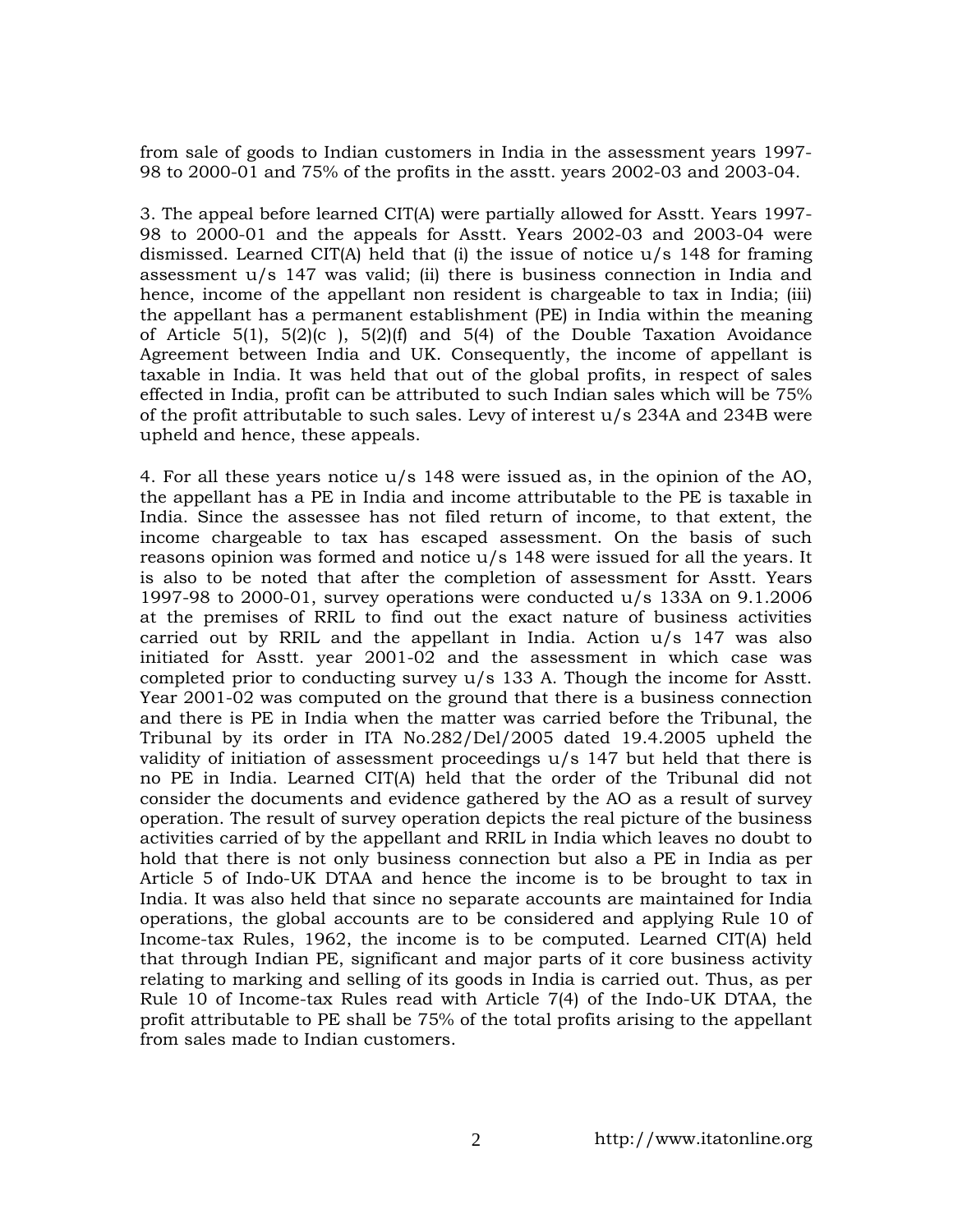5. Though several grounds are raised, the assessee challenges the order on following grounds, namely,

(1) The issue of notice  $u/s$  148 for framing assessment  $u/s$  147 is bad in law.

(2) There is no business connection in India within the meaning of Section 9(1)(i) of the Act read with Section 5(2) of the Act.

(3) Even if there is business connection within the meaning of Section 9(1)(1) of the Act, there is no permanent establishment under Article 5 of Indo-UK DTAA and hence, since treaty overrides the Act, no income can be brought to tax in India.

(4) Even if the income is taxable in India, the same cannot be as high as 75% of the profits attributable to the sales made in India.

(5) Interest u/s 234A and 234B is not chargeable.

6. At the time of hearing we have heard Shri Vikas Srivastava, learned counsel for the appellant and Shri Devendra Shankar, CIT for the revenue.

7. Learned counsel for assessee Shri Vikas Srivastava argued at length. He submitted that reasons for issuing notice  $u/s$  148 for asstt year 1997-98 to 2000-01 reveal that the same is based on the finding in the assessment proceedings for 2001-02. The notice was issued on 29.3.2004 i.e. much prior to the date of survey carried out u/s 133A i.e. on 9.1.2006. The Tribunal in its order for Asstt. year 2001-02 has held that there is no PE in India. Thus, the very basis for formation of an opinion that income chargeable to tax has escaped assessment is non existent one. Accordingly, the assessments are to be cancelled. Action u/s 147 cannot be justified on the basis of subsequent finding based on survey carried out  $u/s$  133A. The validity of the reasons are to be examined on the basis of circumstances prevailing on the date of issue of notice and the reasons recorded therein. Reliance was placed on following decisions:

(a) Anil Kumar Satish Kumar Nahta vs IAC of Income-tax, 242 1TR 238;

(b) Calcutta Discount Co. Ltd. vs. ITO, 41 1TR 191

He further submitted that the opinion on the basis of which AO forms the belief that income has escaped assessment should be relevant and have a direct nexus or live link between the material coming to the notice of AO and formation of his belief In absence of same, action u/s 147 are bad in law. For this proposition reliance was placed on following decisions: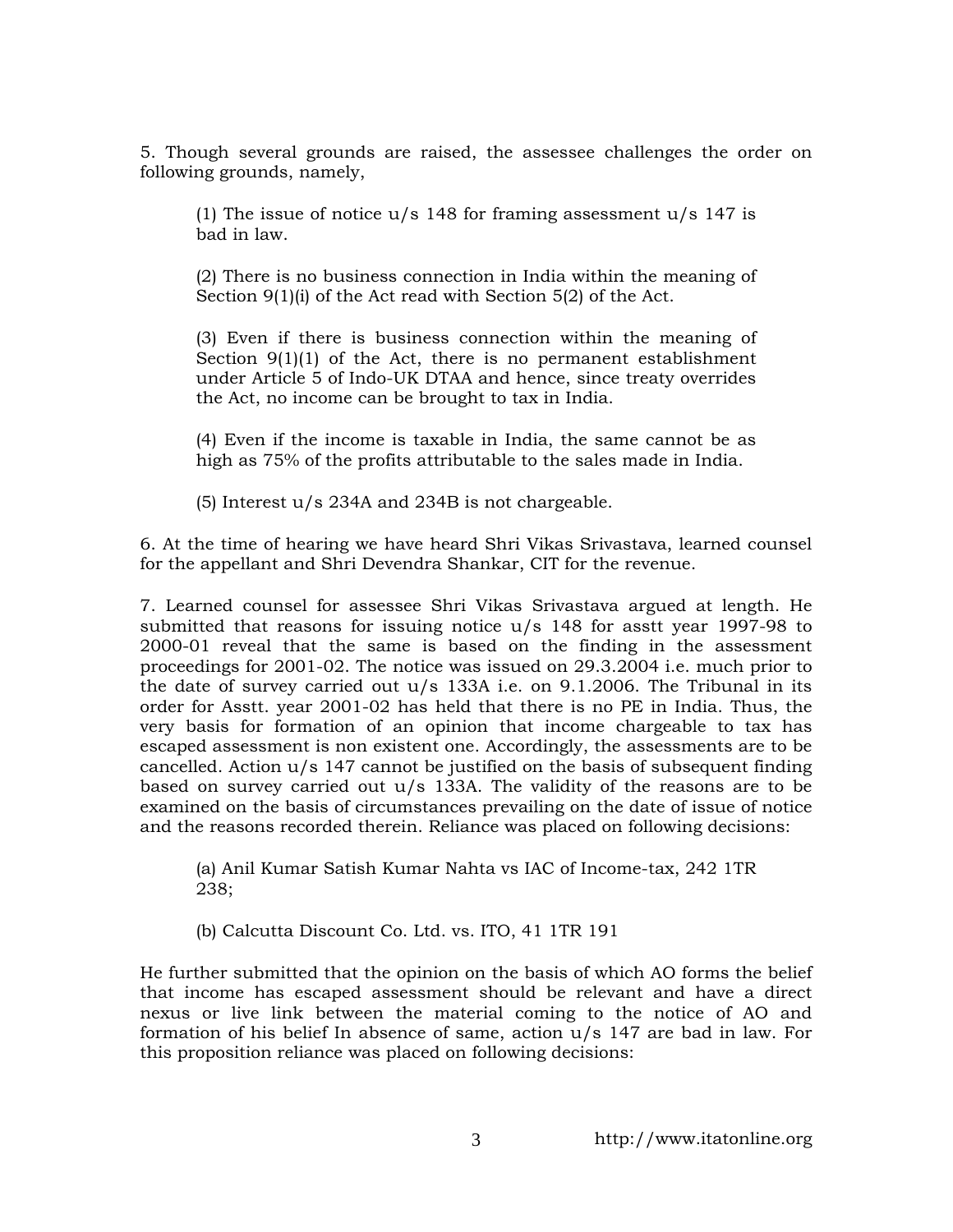- (a) ITO vs. Lakhmani Mewal Das, 103 ITR 437
- (b) John Lal (HUF) vs CIT, 88 ITR 439
- (c ) Sheo Nath Singh vs AAC, 82 ITR 147 (SC)
- (d) S. Narayanappa vs CIT, 63 ITR 219 (SC)
- (e) Ganga Saran and Sons (P) Ltd. vs ITO, 130 ITR 1
- (f) Phool Chand Bajrang Lal Vs. ITO, 203 ITR 456.

7.1. Shri Srivastava further argued that for asstt. year 2002-03, the AO noted in the reasons recorded that in asstt. order far asstt. year 2001-02, it was found that the assessee has PE in India in the form of RRIL and the supplies are made to customers in India is attributable to it. The assessee has not filed return u/s 139 of the Act. As per Explanation 2 to Section 147, where no return of income has been furnished although his total income assessable is exceeding the maximum amount not chargeable to tax. On the basis of such reasons, the AO formed an opinion and issued notice u/s 148. Shri Vikas Srivastava submitted that effectively reasons recorded for all these years are similar to reasons recorded for four years. Since there was no material while issuing notice  $u/s$ 148 to form an opinion that income has escaped assessment particularly when the Tribunal by its order dated 19.4.2005 has held that there is no PE in India. Thus, the ground for re-Opening is non existent and hence, assessment framed pursuant to incorrect assumption of jurisdiction should be annulled.

8. Learned counsel for assessee further submitted that for the first four years i.e. Asstt. Years 1997-98, 1998-99, 1999-2000 and 2000-01 the additions were made on the basis of the minutes of the meetings held with HAL. These minutes are the same minutes which were used by the AO in the AY 2001-02. In his remand report, he has also alleged that RRIL also constitutes other types of PE of the appellant in India. The Id. CIT(A) has considered the documents collected during the survey while passing his order. For the last two years i.e. AY 2002- 03 and 2003-04 the additions were made on the basis of documents collected by the AO during the survey at the premises of HAL. The additions were made on the ground that RRIL constitutes the business connection/different nature of PE of the appellant in India. He accordingly submitted that since the addition for Asstt. Years 1997-98, 1998-99, 1999-2000 and 2000-01 are on the basis of minutes of the meeting held with HAL which were not held to be enough by ITAT in its order for Asstt. Year 2001-02 to hold any business connection/PE in India, the additions for these four years should be deleted in its entirety.

9. It is alleged that the appellant has a business connection in the form of persons of RRIL in India, conclusion for which arrived at on the basis of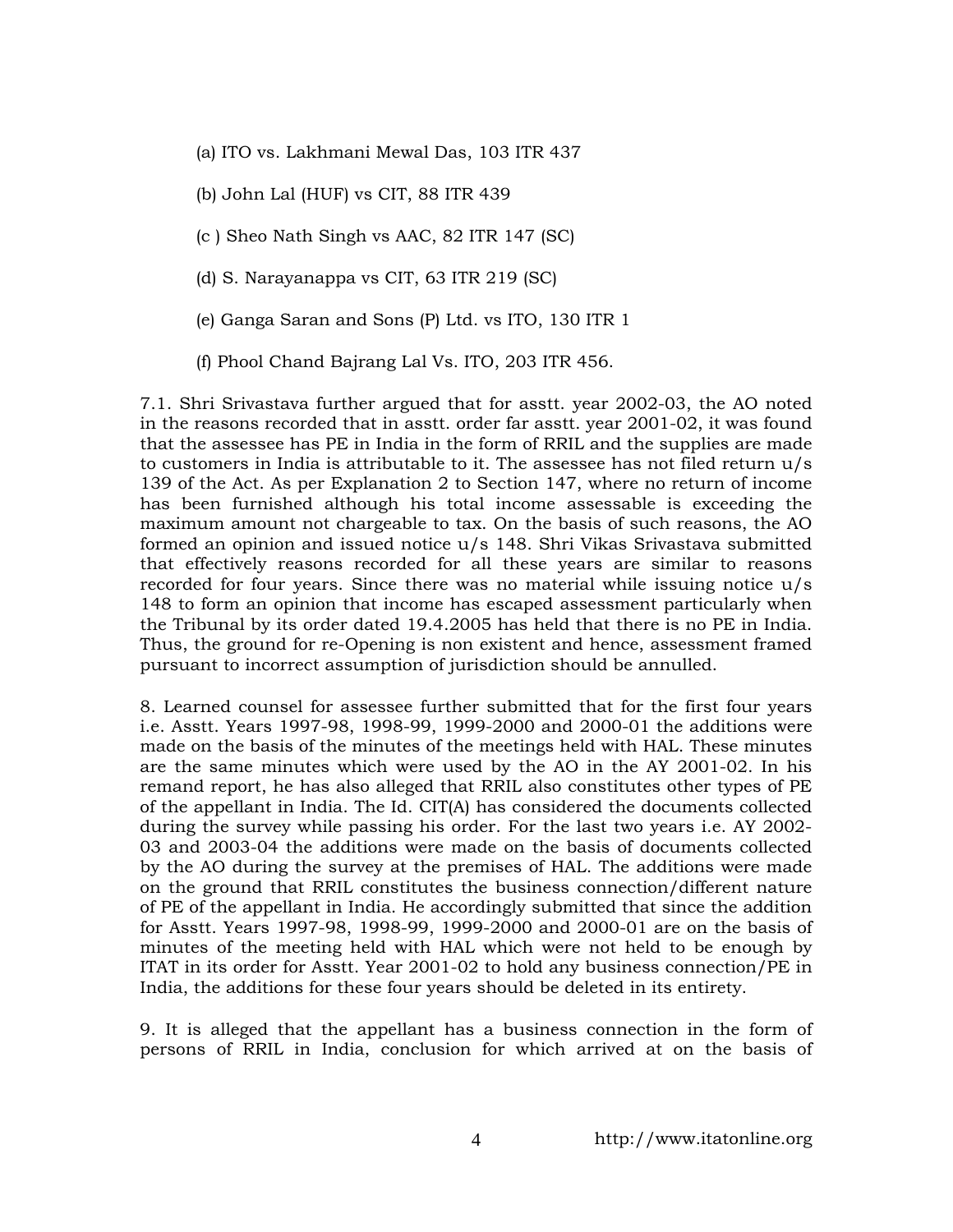erroneous interpretation of the minutes. The minutes establishes that no commitments were given, no decisions were taken, no negotiations were done at the meeting in which only the employees of RRIL were present, Such commitments/decisions/negotiations were undertaken only at such meeting in which the employees of appellant were present and were actually undertaken by them only. The employees of RRIL merely accompanied the employees of appellant at such meeting. Even the documents found during survey do not pertain to asstt. years 2002-03 and 2003-04. Thus, neither the minutes of the meeting nor the material found during survey establishes any business connection in India.

10. Shri Srivastava further submitted that even if it is held that there is business connection in India within the meaning of Section 9(1)(i) of the Act, as per DTAA between India and UK, if there is no PE of the appellant in India, no income can be attributed to the non resident which can be taxed in India. In the assessment order for first four years, the AO on the basis of minutes of the meeting held that RRIL is a dependent agent of appellant and to that extent, such dependent agent is to be considered as PE in India. It is to be noted that under Article 5(4) of Indo-UK Treaty, an agent of dependent status can be considered as PE only if (a) he habitually exercises any such authority to negotiate and enter into contracts for and on behalf of the enterprises; or (b) he habitually secure orders wholly or almost wholly for such enterprise. From the minutes of the meeting and other documents, it is clear that the employees of RRIL has no authority to negotiate and enter into contracts leave apart exercising such authority habitually. The activity of RRIL are merely of a preparatory or auxiliary character. He also submitted that there is no fixed place PE in India. Article 5(1) of the Treaty defines 'permanent establishment' as a fixed place of business through which the business of the enterprise is wholly or partly carried on. However, to apply this Article, the premises should belong to or must be at the disposal of the enterprise whose business is being carried on. In the present case, the premises belonged to RRIL and not the appellant and the premises are not utilized by the appellant. Thus, the premises of RRIL cannot constitute fixed place PE of the appellant. He also submitted that even under Article  $5(2)(f)$ , any premises used as sales outlet or for receiving or soliciting orders would be a PE of the non resident. However, the premises should belong to or must be at the disposal of enterprises whose business is being carried on and must be used by the enterprise itself as its sales outlet or for receiving or soliciting orders. Article 5(2)(f) cannot be interpreted to cover the cases where some entity is receiving or soliciting the order for the entity whose PE is said to be established. To constitute a PE, the premises must belong to the enterprise whose PE is sought to be established and no other entity. Even to constitute a PE, the premises must be used for receiving or soliciting the orders as distinguished from receiving documents for transmission to some other entity. This distinction should be understood and accepted as otherwise even the courier companies receiving order documents for transmission to overseas entities may be construed as PE of overseas companies. The role of RRIL is just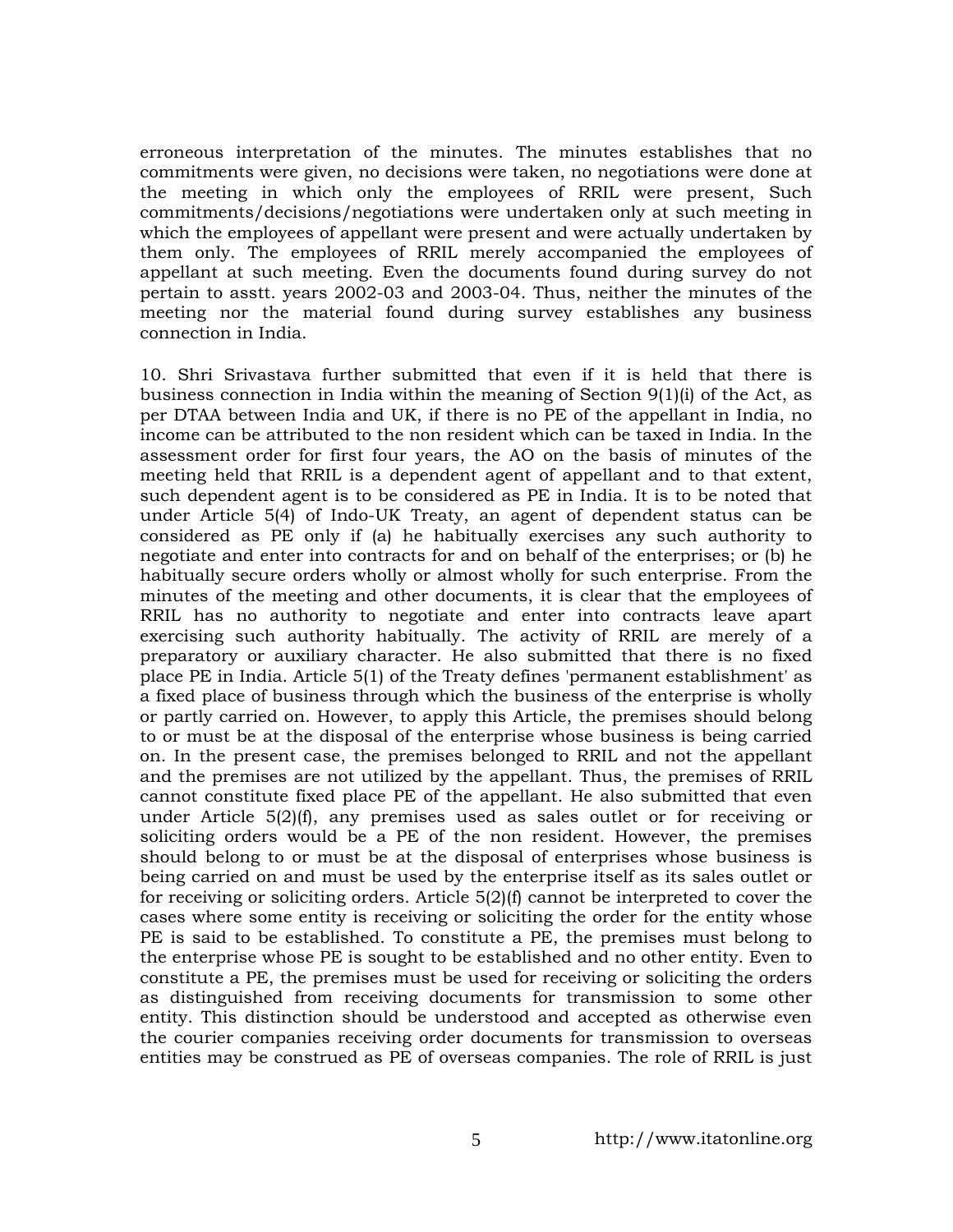like a communication channel or a post office between the appellant and its customers in India. The RRIL does not receive or solicit orders on behalf of the appellant. Thus, under none of the Articles 5 or Sub Articles thereof of Indo-UK DTAA, there is any PE in India and hence, no income can be taxed in India.

11. Shri Srivastava submitted that without prejudice to the contention that there is no business connection/PE in India even if it is held otherwise, the agent in the form of RRIL is remunerated at an arm's length principle. RRIL has offered the same income in India and is taxed as such. Since the income earned by RRIL at am arm's length principle and the same having been taxed in India, no further income can be attributed to the alleged PE in India. This is made clear by CBDT in its Circular No.23 of 1969 dated 23.7.1969. In the said circular in Para 6 ( c), it is opined as under

"(c) Where a non-resident's sales to Indian customers are secured through the services of an agent in India, the assessment in India of the income arising out of the transaction will be limited to the amount of profit which is attributable to the agent's services, provided that (i) the nonresident principal's business activities in India are wholly channelled through his agent, (ii) the contracts to sell are made outside India, and (iii) the sales are made on a principle-toprincipal basis. In the assessment of the amount of profits, allowance will be made for the expenses incurred, including the agent's commission, in making the sales. If the agent's commission fully represents the value of the profit attributable to his service; it should prima facie extinguish the assessment."

Even the Transfer Pricing Officer has held that for the activities of RRIL cost plus 14.51% is the arm's length price. Thus, attribution of any further income is not justified.

12. Without prejudice to all the above submissions, it was submitted that even if any income is to be attributed to the operations in India, the same cannot be as high as 75% of the profit on the sales made in India. Reference was made to the decision in the case of Carborandum Co. vs CIT, 108 ITR 335. He also submitted that the core activity of the assessee is not in marketing the products in India. The core activity is manufacturing which is in UK. The contract of the nature executed in India does not require more than 10% of its total activities in India and hence, not more than 10% of the profit should be attributed to the Indian operations. Reliance was placed on the decision of Hon'ble Madras High Court in the case of Annamaiai Timber Trust and Co. vs CIT, 41 ITR 781. In the said case, it has been held that if an agent of a non resident negotiates and concludes contract in India on behalf of non resident, not more than 10% of the income can be attributed and taxed in India. He submitted that the AO has wrongly adopted the percentage of profit of the global accounts at 10.8%. In fact, the same is much lower. Thus, firstly the correct global profit should be arrived at and thereafter part of such profit only can be taxed to the extent of activities carried out in India. -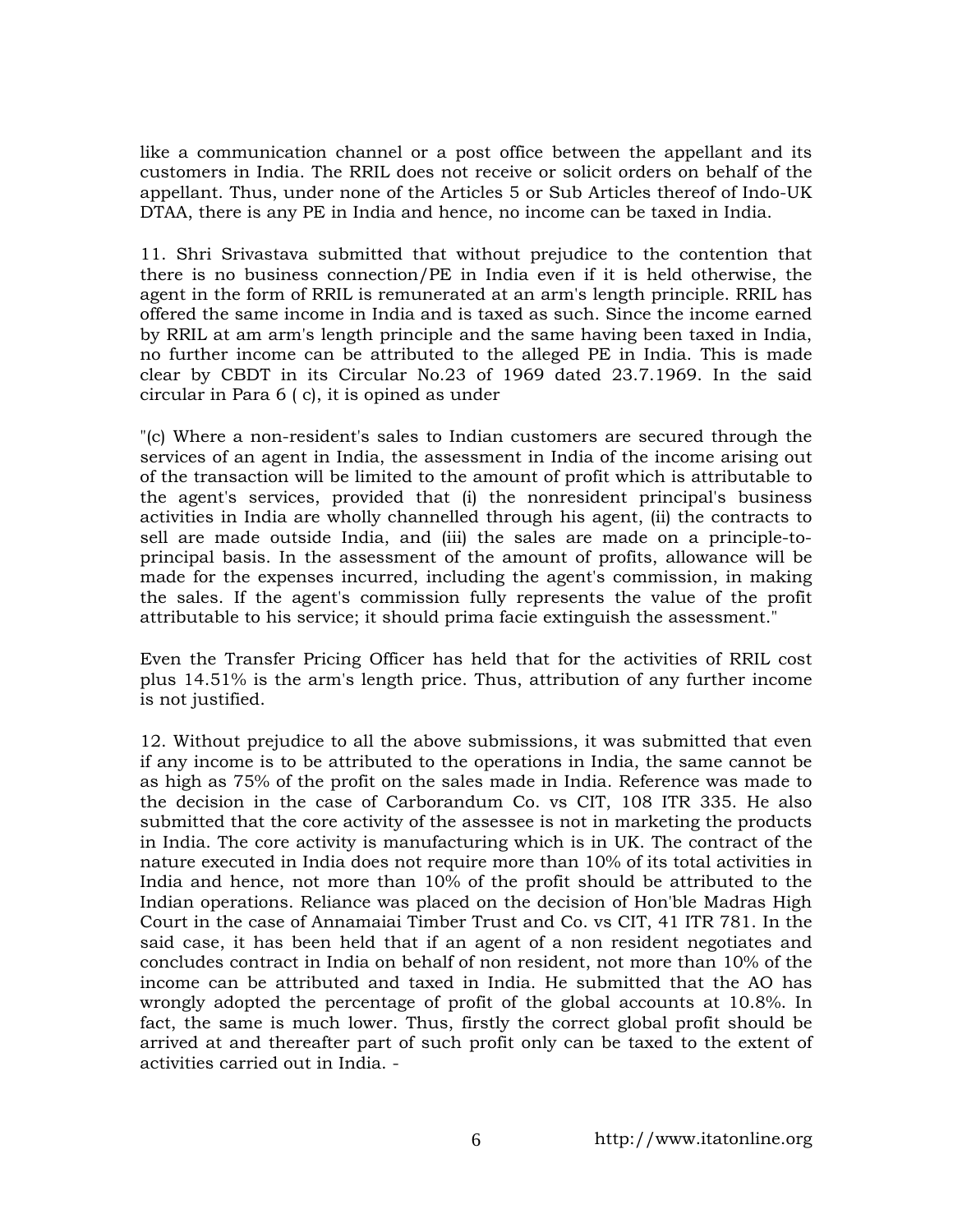13. Learned DR Shri Shankar, CIT laid much reliance on the finding given by  $CIT(A)$ . He submitted that the issuance of notice  $u/s$  148 and consequent assessment framed u/s 147 is valid. The assessee never filed its return of income in India though it had substantial operations in India in the form of supplies to the Defence organization and to HAL for asstt. year 2001-02, though the Tribunal has held that there is no PE in India, the validity of notice issued u/s 148 was upheld. At the time when the notice was issued, the order of Tribunal was not rendered. Since the AO was of the opinion that income is chargeable to tax in India and in respect of which no return has been filed, it amounts to income escaping assessment which authorizes the AO to issue notice  $u/s$  148. All the judgments relied by the counsel are in respect of those cases where the original returns were filed and even assessments were also framed originally. In the present case, the assessee never filed return of income which entitles the AO to form an opinion as to whether income chargeable to tax has been correctly offered or not. The Tribunal in assessee's own case on the basis of same set of facts having found that issue of notice u/s 148 is valid, no further case needs to be discussed.

14. Shri Shankar further submitted that though there is agreement between appellant and RRIL, according to which RRIL is to render certain services, the evidence found as a result of survey reveal that the activities undertaken by RRIL on behalf of assessee were much more than what were agreed to in the agreement. The activities of RRIL also includes marketing services, liaison services, market analysis, technical support, customer relationship/interface, strategic planning etc. on behalf of assessee. These facts would not have been noticed but for the survey conducted and the statement of MD of RRIL Mr. Tim Jones being recorded. Various documents found during survey were examined by the AO as well as learned CIT(A) in detail and the inescapable conclusion that could be drawn was that (i) the appellant has a fixed place of business in India in the form of premises of RRIL. Hence, under Article 5(1) of Indo UK DTAA, it has PE in India; (ii) Under Article  $5(2)(f)$ , premises used as a sales outlet or for receiving or soliciting orders will also be includible in the term 'permanent establishment'. Though at first instance, the premises are used by RRIL, RRIL recovers the entire cost for use of such premises from appellant. Such premises are also used for receiving and soliciting orders. Thus, even under Article  $5(2)(f)$ , the assessee has a PE in India; (iii) Under Article  $5(4)$  of Indo UK DTAA, an agent if he is of a dependent status and if habitually, secure order for the enterprise such enterprise is said to have a PE in such state. The fact is admitted by the assessee that RRIL is a dependent agent of the appellant in India. This activities of RRIL in India are not merely of preparatory of auxiliary character and hence, the maintenance of fixed place PE is not to be excluded. The Statement of Mr. Tim Jones, MD, RRIL was recorded during the course of survey. On the basis of the statement, the issue emerges are.

(a) Personnel from Rolls Royce Plc frequently come to India and it is a continuous process.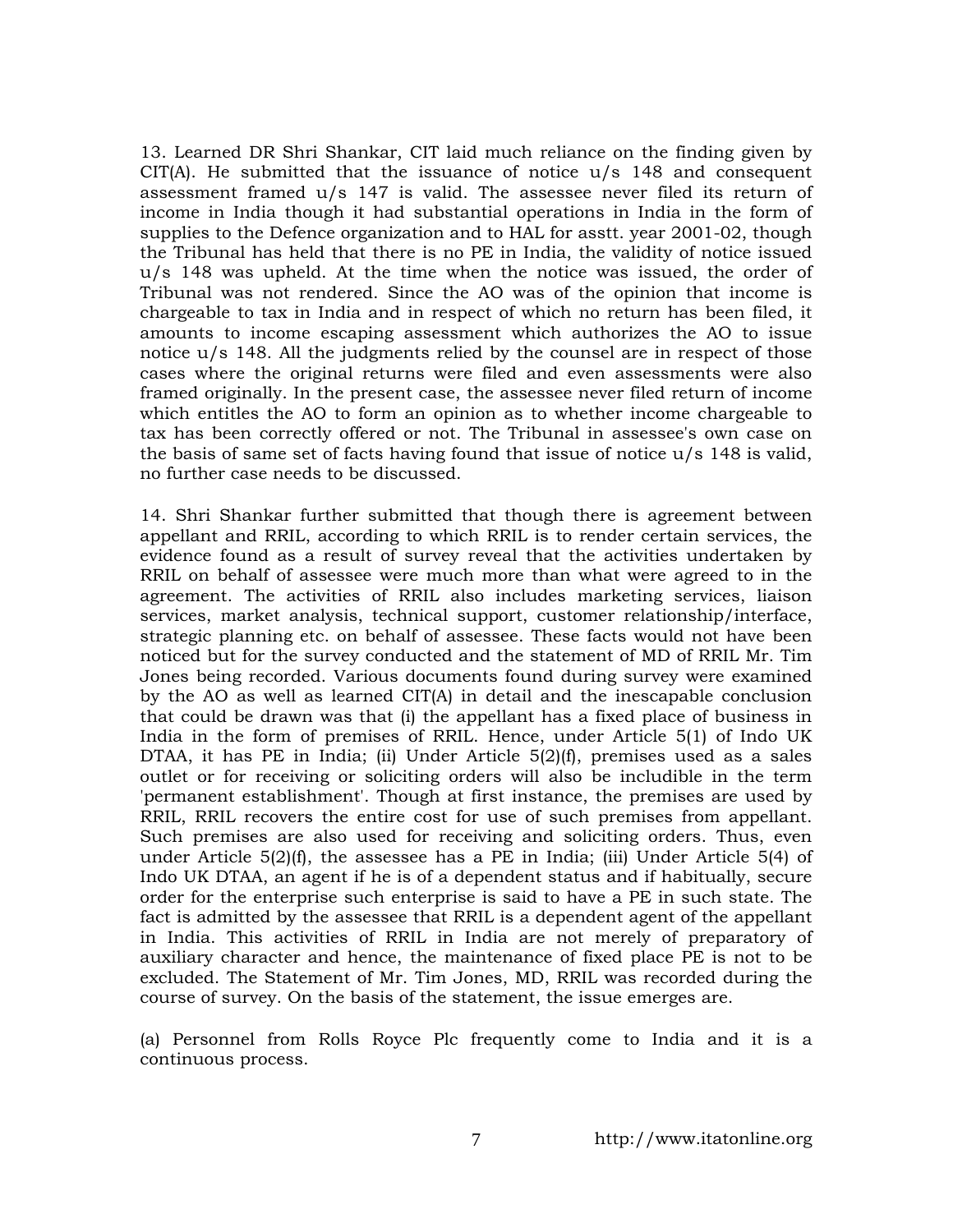(b) The ultimate employer of Mr. Tim Jones is Rolls Royce Plc i.e. the assessee.

(c) Rolls Royce (India) Ltd. does not undertake any activity in UK or any other country.

(d) Mr. Tim Jones as MD has appointment letter in India.

(e) These are employees in India Mr. Hardy and Palmes who are functionally accountable to a aerospace division of RR Plc.

(f) These are some employees who come directly from Rolls Royce Plc like Mr. Mc Gummy.

(g) RR International works as a Personnel Department for RR Plc overseas operations.

The above indicate that the India office is acting like a projection of RR Plc. in India. This has been confirmed by CIT(A) in para 17 of the order. The Indian office has been held to be 'customer facing business unit' of Rolls Royce Plc.). Shri Shankar also submitted that there are at least two person i.e. Mr. Prateek Dabral and Mr. Ajit Tosar apart from Mr. Tim Jones in India, who are employees of RRIL but who have authority to conclude contracts and sign documents on behalf of the appellant RRPlc. He went on to submit that even in cases where contracts are negotiated in India but are concluded in UK, a PE comes into existence. Shri Shankar submitted that though the documents were found which may not relate to all the years under appeal, the documents reveal what in substance is the activity carried on by the appellant in India. In the guise of liaison office in India, almost entire marketing activities are carried on in India. Thus, there is something more than that meets the eye. A document was found called 'Rolls Royce and Indian Air Force relationship' (RR-IAF relationship), another document was found tiled 'RR-IAF relationship - key players'. This reveals various actions to be undertaken by appellant RRPLC through RRIL and who are the personnel designated for such action. It reveals that for identifying key players for relationship, mapping the key influence and decision makers and various other actions Mr. Tim Jones, MD of RRIL and Mr. Prakeek Dabral of RRIL are assigned such job. Various other actions revealed that the relationship to the maintained with IAF and particularly with various key decision makers of IAF are to be handled by the employees of RRIL only. Even some of the personnel in Ministry of Defence like Defence Secretary, Joint Secretary and others are to be handled by Mr. Tim Jones, the MD of RRIL. These documents relate to all the years under appeal which gives an impression that but for the involvement of RRIL at each and every level i.e. from identifying the key players for relationship till negotiating and convincing IAF to convert letter of intent into orders, the employees of RRIL are involved at all stages. This fact came to light only after survey was conducted. Thus, it will be incorrect to hold that in respect of first four years there were no other documents to hold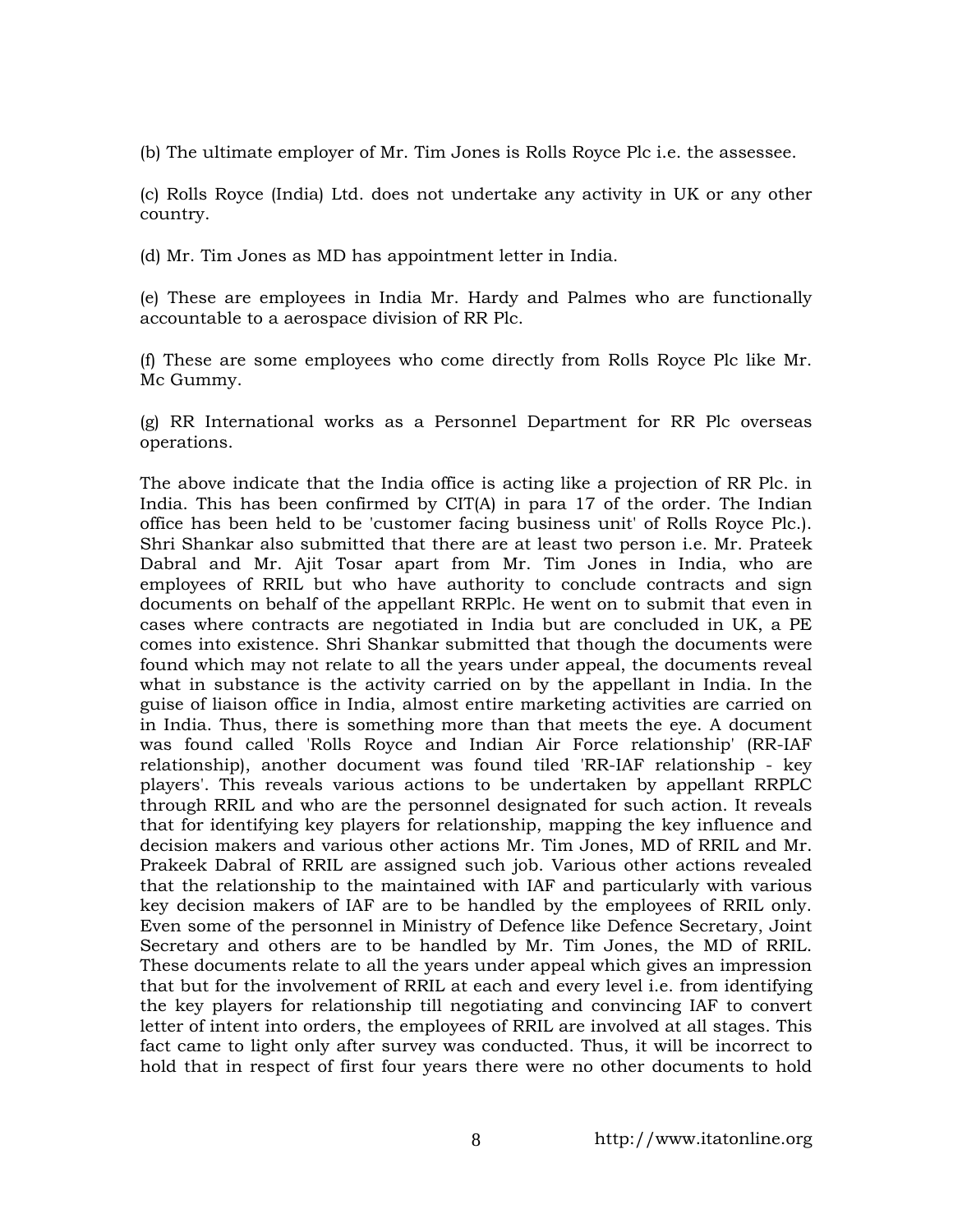the assessee as having any business connection or having PE in India. On the contrary, the Tribunal was misguided on earlier occasion by the assessee in saying that apart from the four minutes of the meeting there were no other documents to lead to conclusion for having any PE in India. These are continuous activities from year to year ever since an agreement was entered into by appellant with its 100% subsidiary RRIL in 1979. Thus, reliance cannot be placed on the decision of Tribunal to hold that there is no PE in India. Rather the said order can be treated as obtained by misrepresentation.

15. Since now it is established fact that under Article 5(1), 5(2)(f), 5(4)(a) and 5(4)(c ) there is PE in India, as per Article 7(3) of the Indo-UK. DTAA, the income has to be taxed in India. Since no separate accounts of the assessee's India operation are being maintained, the AO has found that on the basis of global accounts, the profit rate is 10.8% on sales. Marketing is the primary activity for earning profit and but for such marketing being vigorously undertaken, the profit would not accrue. The profit accruing directly or indirectly due to operation in India are taxable even under Article 7 of DTAA. The word 'attributable' has wider meaning. In the contracts like Defence contracts or for supply of aero engine supplies in which the assessee is engaged, negotiation skill is of utmost importance. But for obtaining a contract which is the major activity, no profit would accrue. Hence, learned CIT(A) was justified in adopting 75% of the global profit as attributable to sales in India should be taxed in India. Reliance was placed on the decision of Tribunal in the case of Clifford Chance, United Kingdom vs DCIT, 82 ITD 106. The Special bench of the Tribunal in the case of Nokia, 95 ITD 269 has apportioned 20% of the global profits as accruing in India where the activities merely related to networking and other alter sales services etc. Shri Shankar also submitted that even if under the arm's length principle, the Transfer Pricing Officer has adopted 14.5% of the cost to RRIL as the income of RRIL, the issue before us is computing the income of appellant and not RRIL. Since there are many activities carried out by RRIL which is not part of its agreement and hence, it cannot be said that the entire profit accruing to the appellant is in the form of remuneration paid to RRIL. Under Section 92C(4) read with proviso thereto, there can still be double taxation of the income if the transaction is not at arm's length. Thus, even if income of RRIL is enhanced, to that extent, income of appellant RRPLC cannot be reduced. He accordingly pleaded that the order of learned CIT(A) maybe upheld.

16. We have heard the parties at length. In our opinion, following questions arise for consideration:

(1) Whether the AO was justified in issuing notice u/s 148 so as to frame an assessment u/s 147?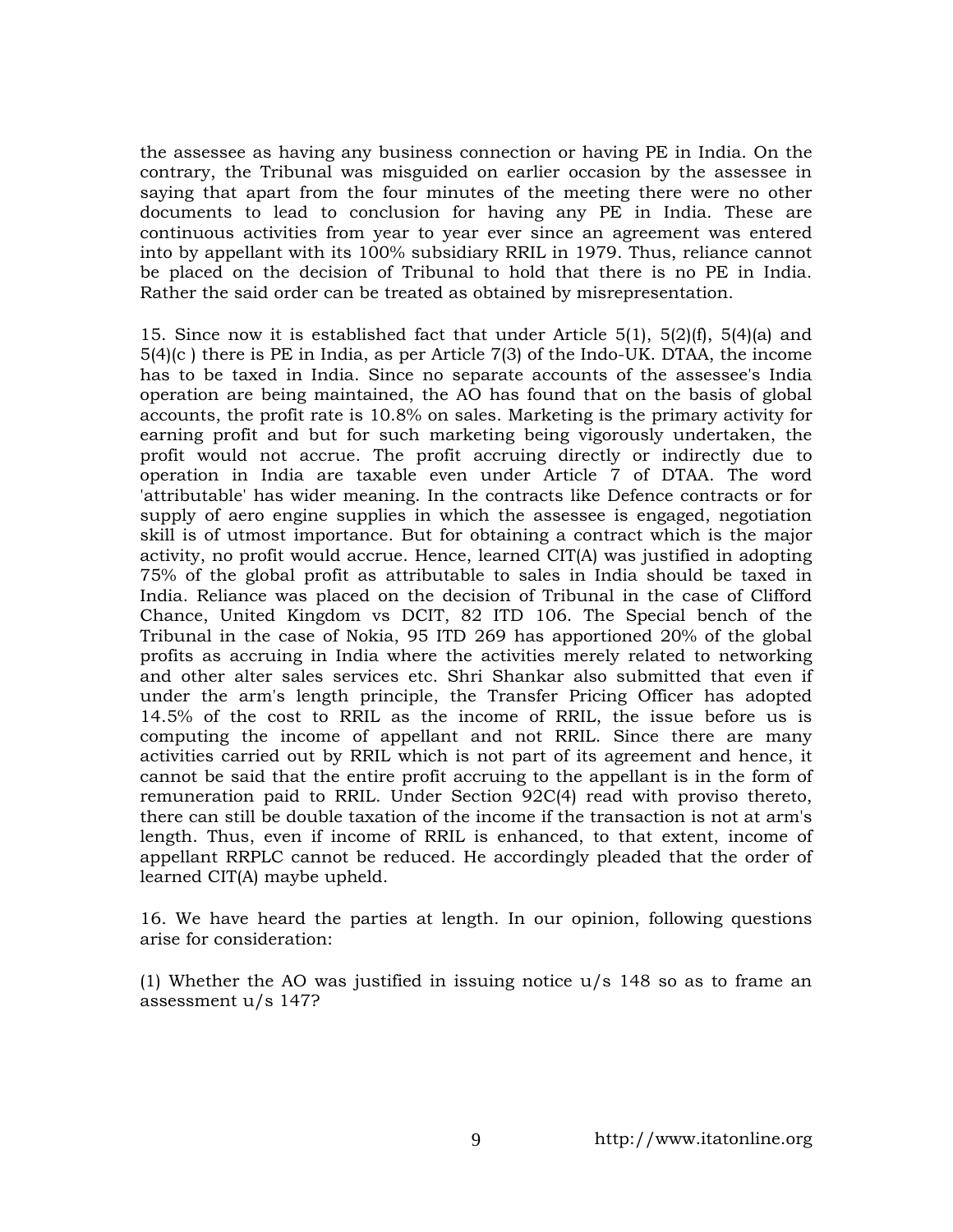(2) Whether the assessee has any income chargeable to tax in India  $u/s$  5(2) of the Act and whether the assessee has any business connection in India as per Section 9(1)(i) of the Act?

(3) If the answer to Question No.2 is in affirmative, whether, in terms of DTAA between India and UK, the appellant has any PE in India?

(4) If answer to Question Nos. 2 & 3 are in affirmative what is the extent of income earned in India and whether the same can be held as paid by the appellant to RRIL and no further income is attributable to the PE in India?

(5) If the answer to Question No.4 above is in negative, to what extent the income arises in India which can be charged to tax in India.

(6) Whether interest u/s 234A and 234B is chargeable?

17. As regards issue of notice u/s 148, it is seen from the reasons recorded in this behalf that the AO have a prima facie opinion which suggests that the appellant having established a subsidiary in India and through the activities of the subsidiary, it has business connection in India. Thus, the AO had prima facie material in his possession for forming an opinion that income chargeable to tax has escaped assessment. Prior to issue of notice, no return was filed. At the time of issue of notice, the information in possession of AO were the minutes of meeting between HAL and the assessee. At the time of issue of notice u/s 148, the AO is not expected to reach a final conclusion regarding the exact quantum of income that has escaped assessment or even a final conclusion regarding chargeability of such income to tax under the Act. A prima facie formation of an opinion would suffice. The fact that contracts were executed in India could reasonably lead to conclusion that income has accrued in India and was, therefore, chargeable to tax. All the case laws relied by learned counsel for assessee will not apply to the present set of facts. In those cases either some returns were filed or in some cases original assessments were completed. However, in the present case, in respect of activities being carried on in India, the return were not filed which lead the AO to believe that income has escaped assessment due to failure on the part of the assessee to file return of income. It is also to be noted that even though the Tribunal in its order for Asstt. Year 2001-02 has held that there is no PE in India, it has upheld the validity of proceedings being initiated  $u/s$  147/148. Failure to file return within the time prescribed u/s 139 would also attract the provisions of Section 147. Hon'ble Supreme Court in the case of Raymond Woollen Mills Ltd., 236 ITR 34 held that for commencement of re-assessment proceedings, it has only to be seen that whether there was prima facie some material on the basis of which department could reopen the case. The sufficiency or correctness of the material is not a thing to be considered at this stage. We therefore, uphold the validity of issue of notice u/s 148 and consequent framing of assessment u/s 147 of the Act.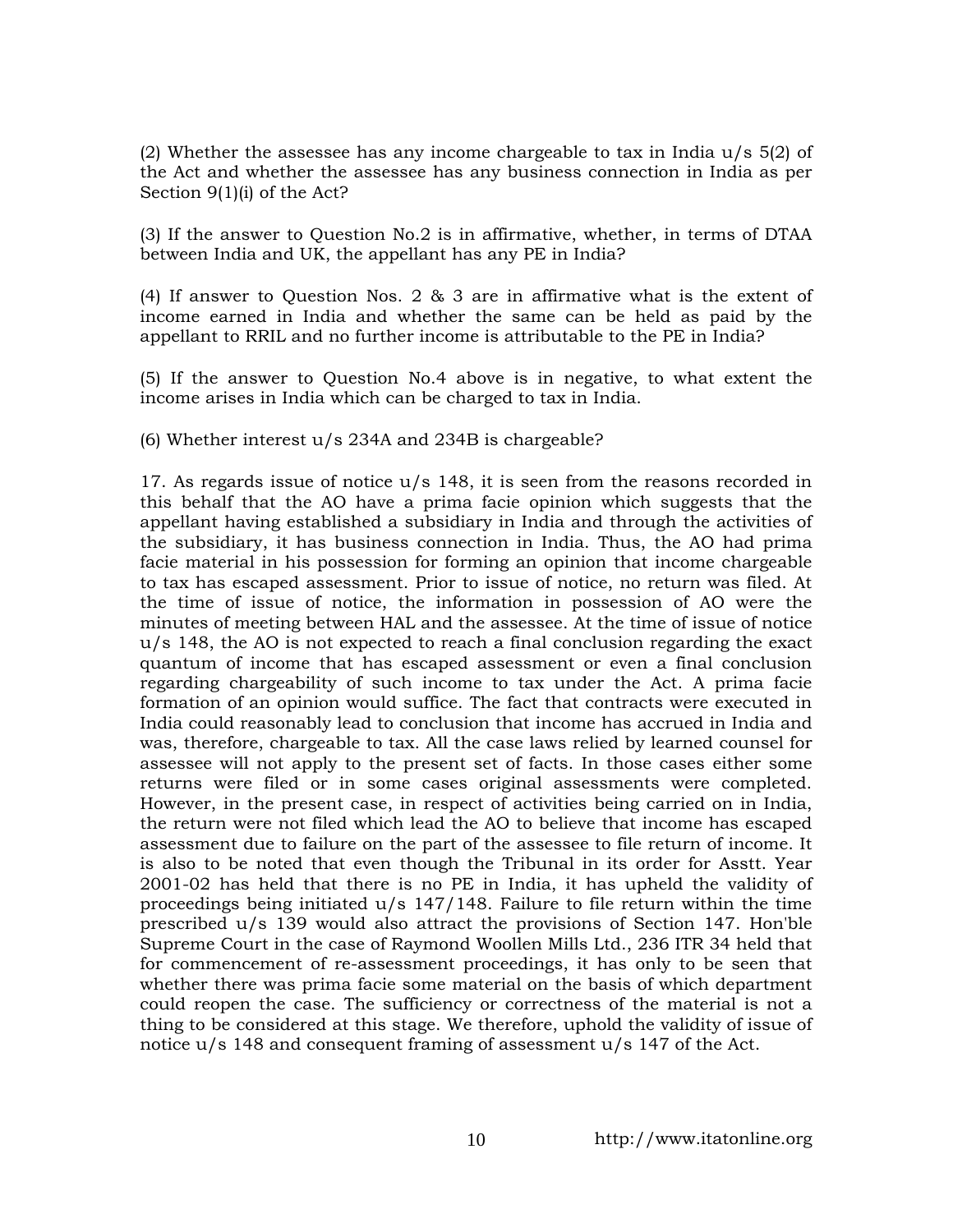18. The next question before us is whether there is any business connection in India within the meaning of Section  $9(1)(i)$  of the Act. The scope of total income is described in Section 5 of the Income-tax Act. As per Section 5(2), the total income of a person, who is a non resident to the extent which is received or deemed to be received in India, or accrue or arise or deemed to accrue or arise in India is taxable in India. As per Section 9(1)(i) of the Act, all income accruing or arising whether directly or indirectly through or from any business connection in India shall be deemed to accrue or arise in India. As per clause (a) of Explanation 1, in the case of a business of which all the operations are not carried out in India, the income of the business deemed under this clause to accrue or arise in India shall be such part of the income as is reasonably attributable to the operations carried out in India. Thus, as per the conjoint reading of Section  $5(2)$  and Section  $9(1)(i)$  of the Act, only if the income is arising directly or indirectly through or from any business connection in India, can be taxed in India. The expression 'business connection' was earlier not defined in the Act. The Finance Act, 2003 w.e.f. 1st April, 2004 i.e. as applicable to Asstt. Year 2004-05 and onwards has inserted two new Explanations to clause (i) of Section 9(1) clarifying that expression 'business connection' will include a person acting on behalf of non resident and who canned on certain activities. However, for the purpose of our present discussion, the amended provision has no relevance as the same are w.e.f. Asstt. Year 2004-05 onwards. Since these appeals are for the years prior thereto, we shall discuss only the un-amended provisions. The expression 'business connection' has a wide though uncertain meaning. It admits of no precise definition and the solution to the question must depend upon the particular facts of each case. Even the amended definition will not determine as to what constitute business connection as the same is not an exhaustive definition but is a definition which also include some of the activities be termed as business connection. We shall, therefore, revert to some of the judicial pronouncements in this regard. Hon'ble Supreme Court in the case of CIT vs. R.D. Agarwal & Co., 56 ITR 20 held thus:

"The expression business connection undoubtedly means something more than business. A business connection in Section 42 involves a relation between a business carried on by a non-resident which yields profits or gains and some activity in the taxable territories which contributes directly or indirectly to the earning of those profits or gains. It predicated an element of continuity between the business of the non-resident and the activity in the taxable territories, a stray or isolated transaction is normally not to be regarded as a business connection. Business connection may take several forms. It may include carrying on a part of the main business or activity incidental to the main business of the non-resident though an agent or it may merely be a relation between the business of the non-resident and the activity in the taxable territories, which facilitates or assists the carrying on of that business. In each case, the question whether there is a business connection from or through which income, profits or gains arise or accrue to a non-resident must be determined upon the facts and circumstances of the case."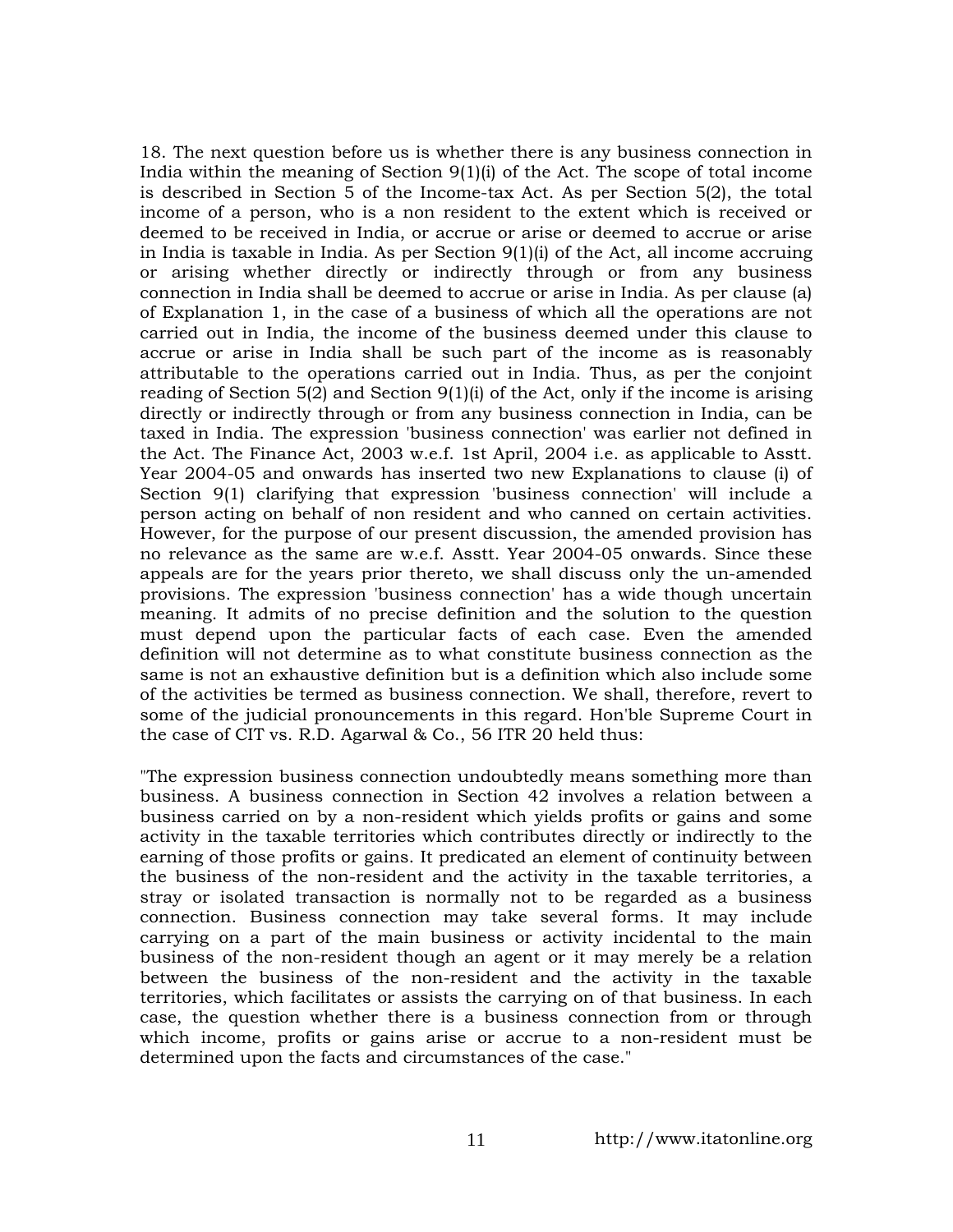"A relation to be a business connection must be real and intimate, and through or from which income must accrue or arise whether directly or indirectly to the non-resident. But it must in all cases be remembered that by Section 42, income, profit or gain which accrues or arises to a nonresident outside the taxable territories is sought to be brought within the net of the income-tax law, and not income, profit or gain which accrues or arises or is deemed to accrue or arise within the taxable territories. Income received or deemed to be received, or accruing or arising or deemed to be accruing or arising within the taxable territories in the previous year is taxable by section  $4(1)(a)$  and (c) of the Act, whether the person earning is a resident or non-resident. If the agent of a nonresident receives that income or is entitled to receive that income, it may be taxed in the hands of the agent by the machinery provision enacted in section 40(2). Income not taxable under section4 of the Act of a non-resident becomes taxable  $u/s$  42(1) if there subsists a connection between the activity in the taxable territories."

Hon'ble Bombay High Court in the case of Blue Star Engineering Co. vs CIT, 73 ITR 283 at page 291, after referring to the decision of R.D. Aggarwal and Co. (supra) held as under:

"It would thus be seen that in order to constitute a "business connection" as contemplated by Section 42, there must be an activity of the non-resident and contributing to the earning of profits by the non-resident in his business. The business connection must undoubtedly be a commercial connection but all commercial connections will not necessarily constitute business connection within the meaning of the concept unless the commercial connection is really and intimately connected with the business activity of the non-resident in the taxable territories and is contributory to the earning of profits in the said trading activity."

In light of the above provisions in the Income-tax Act and the judicial pronouncements, we shall examine the facts of the present case.

19. The appellant entered into an agreement with RRIL whereby RRIL was to render certain services to the appellant. The scope of services, inter alia, as included in Annexure to the agreement contained the following:

"The support services requested by Rolls-Royce International and performed by Rolls-Royce India can include but are not limited to:-

Organization of Events and Conferences:

Management of airshow logistics and attendance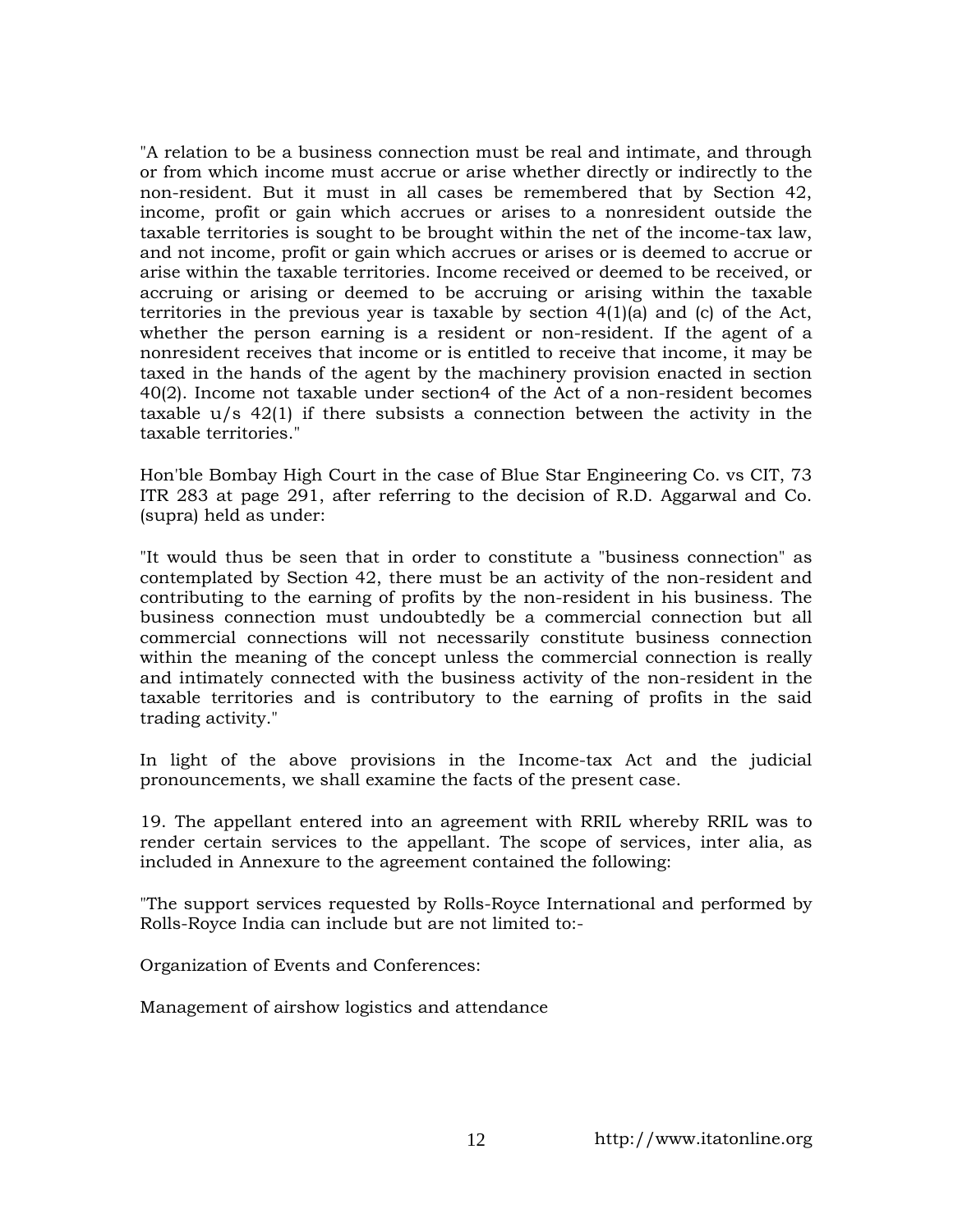Arranging visits to and from India (for example for Senior Rollys-Royce personnel visiting Indian Ministers)

Organization and management of training courses in India

Media Relations:

Sponsorship of local community events Liaising with the Indian media Managing public relation activity Business Intelligence:

Monitoring personnel movements in important India business sectors and companies Monitoring and informing relevant Indian parties of key personnel movements within Rolls-Royce

Compiling and publishing a daily summary of local press comment on Rolls-Royce, its competitors and relevant market sector activity

Liaising with and reporting to the Rolls-Royce International Affairs conference

Business Development:

Understanding and advising on the Indian business, political and economic climate.

Identifying and advising on potential market opportunities for Rolls-Royce

Identifying and advising on potential cost saving opportunities in India

Creating and sustaining a programme of High level relationship with Indian Government and business leaders.

Arranging discussions between Rolls-Royce and its current and potential customers and suppliers as requested by Rolls-Royce business units and Indian entities.

Administrative support:

Assisting with Visa applications Assisting with arrangements for travel and accommodation Facilitation of discussions with professional advisers Assisting with in-country support of expatriate employees and their families based in India

Technical support: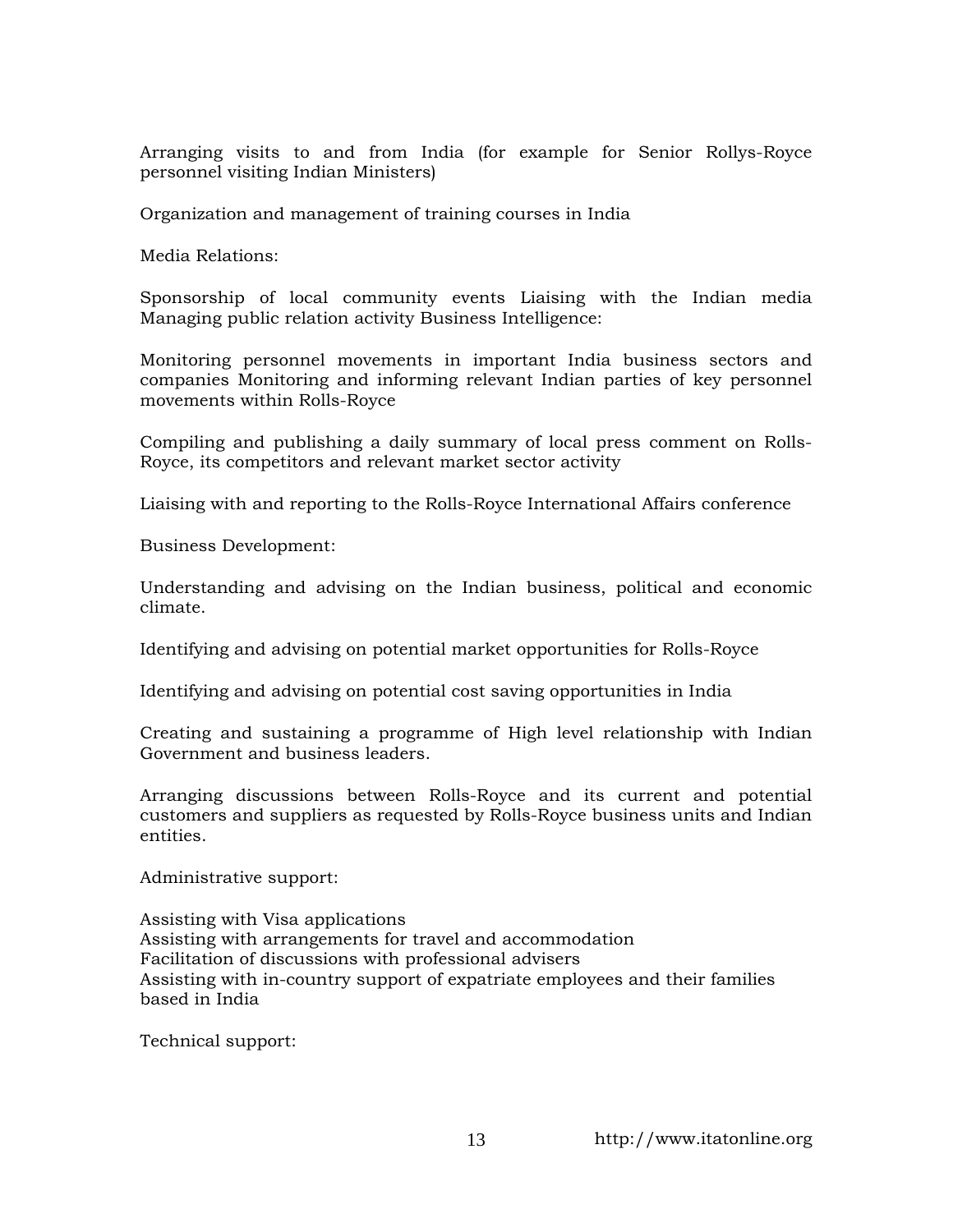Coordinating the provision of technically competent personnel to advise Rolls-Royce, its customers and its suppliers on technical issues elating to Rolls-Royce products."

Apart from the above, during the course of survey some papers were found. These papers were not available when the Tribunal decided the appeal of assessee for Asstt. year 2001-02. Annexure 4 which was found during survey outlined the detailed RRPL-IAF relationship as under:

### **"RR-IAF Relationship:**

| S.No. | <b>Action</b>                                                                                 | <b>By</b>   |
|-------|-----------------------------------------------------------------------------------------------|-------------|
| 1.    | Identify key players for relationship                                                         | TPFJ/CS/PD  |
| 2.    | Map key influencer and decision maker                                                         | PD/TPFJ     |
| 3.    | To break impasse, meet JS (Air) with an<br>open mind                                          | <b>TPFJ</b> |
| 4.    | Priorities the objectives                                                                     | TPFJ/PD     |
| 5.    | Working level meetings held with pilots,<br>maintenance and logistics officers                | <b>PD</b>   |
| 6.    | Understand IAF's concern and translate<br>them in a language which could<br>understood by DA  | <b>PD</b>   |
| 7.    | Understand IAF's concern and<br>transalate them in a language which<br>could understood by DA | <b>PD</b>   |
| 8.    | Product support visits made to<br>operational and maintenance basis                           | PD          |
| 9.    | Organize visits from customers<br><b>Business &amp; Project</b>                               | PHD/CS/PD   |
| 10.   | Carry out review meetings with CAS,<br>AOM, ACAS (Eng) and other seniors                      | TPFJ/PD     |
| 11.   | Establish fortnightly meetings with IAP                                                       | <b>PD</b>   |
| 12.   | Carry out half yearly review                                                                  | TPFJ/PD     |
| 13.   | Discuss LTA/LOT proposal                                                                      | CS/PDH/PD   |
| 14.   | Convince IAF to convert LTA/LOT to<br>orders                                                  | CS/PDH/PD   |
| 15.   | Review overdue debts situation with IAF                                                       | TPFJ/PD     |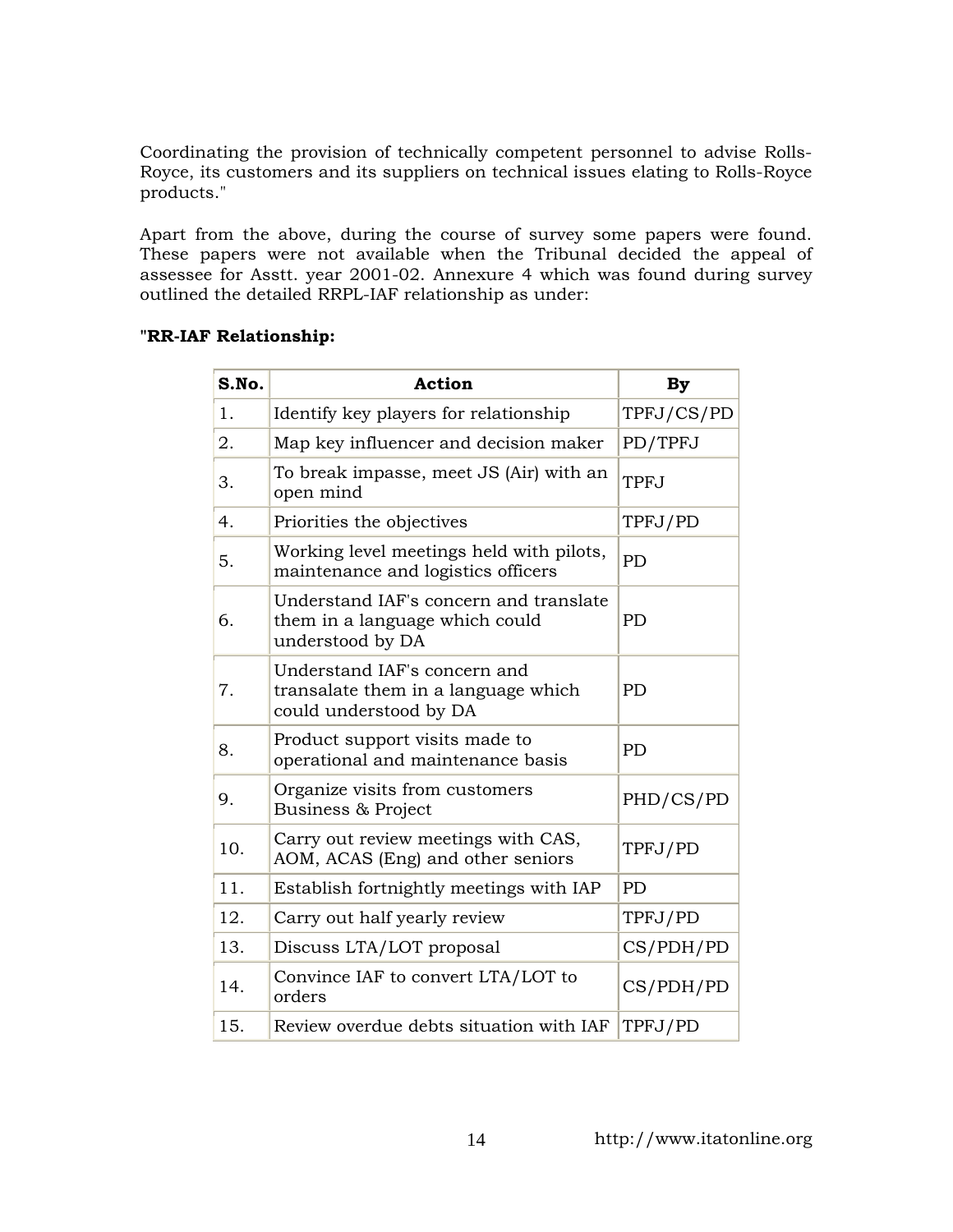# **RR-IAF Relationship - key Players**

| S.No. | <b>Action</b>                        | Designation                | <b>By</b>      |
|-------|--------------------------------------|----------------------------|----------------|
| 1.    | Air Chief Marshal<br>Krishnaswamy    | CAS                        | <b>TPFJ</b>    |
| 2.    | Air Marshal V A<br>Pathak            | <b>COM</b>                 | TPFJ/PD/CS/PDH |
| 3.    | Air Marashal<br>Bhojwani             | <b>SASOWAC</b>             | <b>TPFJ</b>    |
| 4.    | <b>AVM</b> Ambrish<br>Kumar          | ACAS(Eng B)                | TPFJ/PD/CS/PDH |
| 5.    | AVM M.P. Sanyal                      | <b>ACAS</b><br>(Logistics) | TPFJ/PD/CS/PDH |
| 6.    | Air Commodore<br><b>SHE Hussaini</b> | Director (Pur)             | CS/PDH/PD      |
| 7.    | Air Commodore S.<br>Gopakakrishna    | Director<br>(J&M)          | CS/PD          |
| 8.    | Sing Commandr S.<br>Puntambekar      | Director Eng<br>B(T)       | CS/PDH/PD      |
| 9.    | Suadron Leader D.<br>Shrivastava     | A D Purchase               | PD/Usha        |
| 10.   | Squadron Leader<br>O.P. Singh        | A D Purchase               | PD             |
| 11.   | Squadron Leadr S.<br>Balakumar       | $A D$ Eng $J(T)$           | PD             |
| 12.   | Squadron Leadr<br>P.K. Awasthi       | DD Eng B(T)                | PD/Usha        |
| 13.   | Group Captain V V<br>K Bhalla        | <b>AOC</b> Ambala          | PD             |
| 14.   | Air Commodore D<br>C Kumaria         | AOC<br>Gorakhpur           | <b>PD</b>      |
| 15.   | Group Captain A B<br>Maini           | O C 4 B R D                | PD/Bir Singh   |

## **MOD (MINISTRY OF DIFENCE) :**

| 1. Mr. Ajay Prasad | Defence Secretary | TPFJ |
|--------------------|-------------------|------|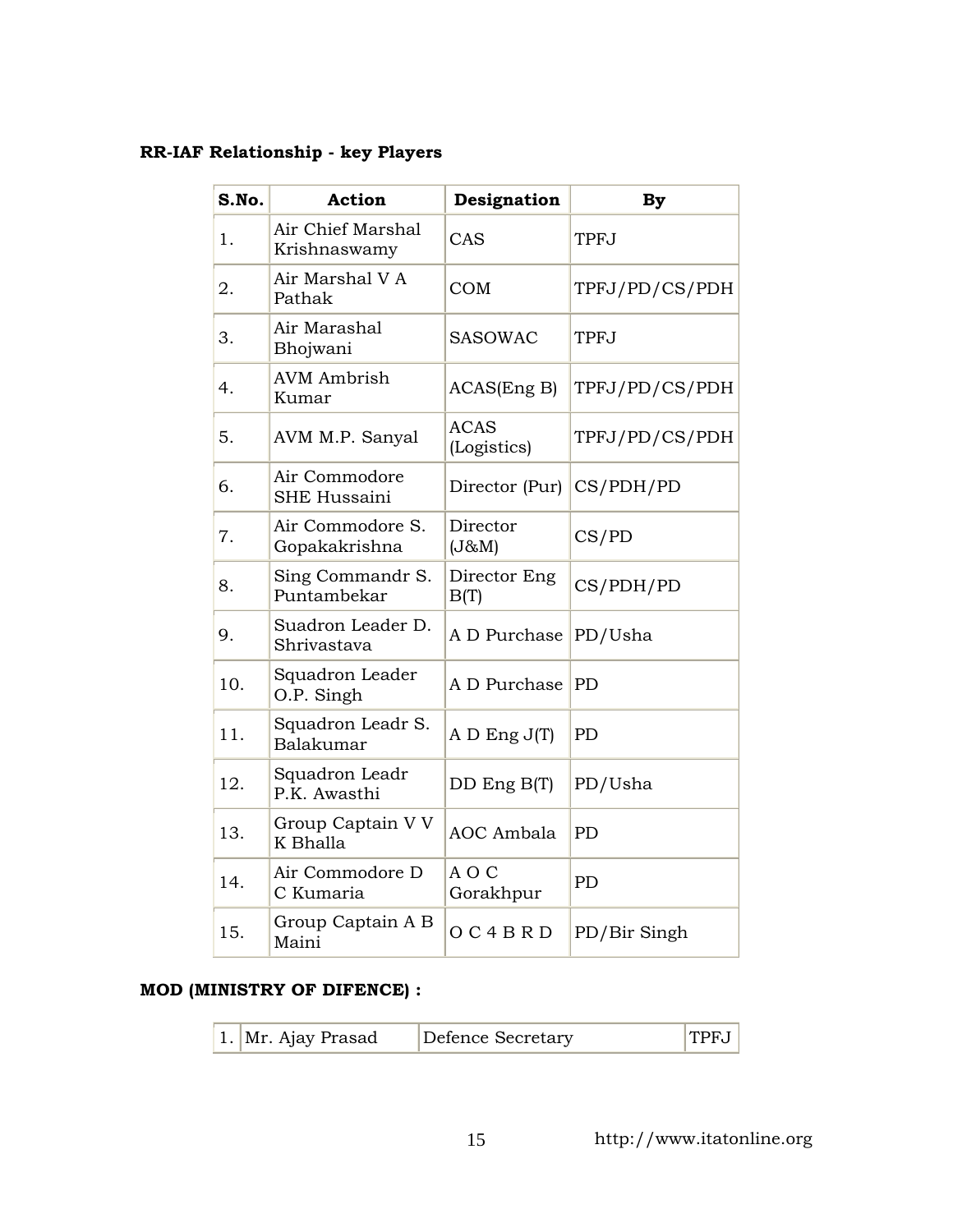| $ 2. $ Mr. Arvind Joshi | JS(Air)                                            | TPF.J |
|-------------------------|----------------------------------------------------|-------|
| 3.   Ms. Somi Tandon    | Spl Sec Defence Procurement   TPFJ                 |       |
|                         | $ 4. $ Mr. C.R Mahapatra $ JS \& AM$ (Air Systems) | TPFJ  |

### **OTHERS :**

|      | Mr. Ramphal        | CDA(AF) | PD.     |
|------|--------------------|---------|---------|
| 2.   | Mr. Nitin Khandria | CDA(AF) | PD.     |
| 3.   | Mr Sadrao          | Bank    | PD/Usha |
| ้ 4. | $Mr.$ Chopra       | Bank    | PD/Usha |

It is to be noted that TPFJ i.e. Mr. Tim Jones is Managing Director of RRIL and PD is Mr. Prateek Dabral, General manager, Defence Division. A letter was issued by appellant through Mr. L.R. Morgan incharge of International business addressed to Prateek Dabral. In the said letter, it was emphasized that Indian Air Force should not send any request for quotation/extension to the appellant in UK directly. It was stated that all the request for quotation/extension and other correspondence should be issued through the office of RRIL only. Once RRIL scrutinize and analyze details of the correspondence received, only then the same is to be forwarded to the appellant. This is true for all sorts of correspondence received from the customers in India. This shows the extension of operation of appellant in India. The contention of appellant is that this material was found during survey carried out in 2006. The assessment for Asstt. year 1997-98, 1998- 99, 1999-2000 and 2000-01 were completed prior to survey being conducted. Thus, this material cannot be used in an assessment framed prior to conducting of survey. We are unable to agree to such a contention. The material existed for all the time to come and it is unfortunate that the assessee never disclosed its true relationship vis-a-vis RRIL. Only after the survey was conducted, the true face has come out. Once this material was found, the appellate proceedings were pending and were being considered by learned CIT(A) after calling for a remand report from the AO. The objection of assessee against the remand report were also considered. However, since the material relates to the entire business activity even for all the years under appeal there is no case that the same should be ignored only because the same were not found after the conclusion of assessment proceedings but before the conclusion of appellate proceedings. Prima facie these papers itself show the extent of work being handled by RRIL for appellant in India. RRIL is not only 100% subsidiary of the appellant but also maintains a permanent office in India to undertake all such activities. Thus, it can be concluded that the appellant has a business connection in India within the meaning of Section 9(1)(i) of the Act and under the Income-tax act, its income is chargeable to tax in India arising out of such business connections.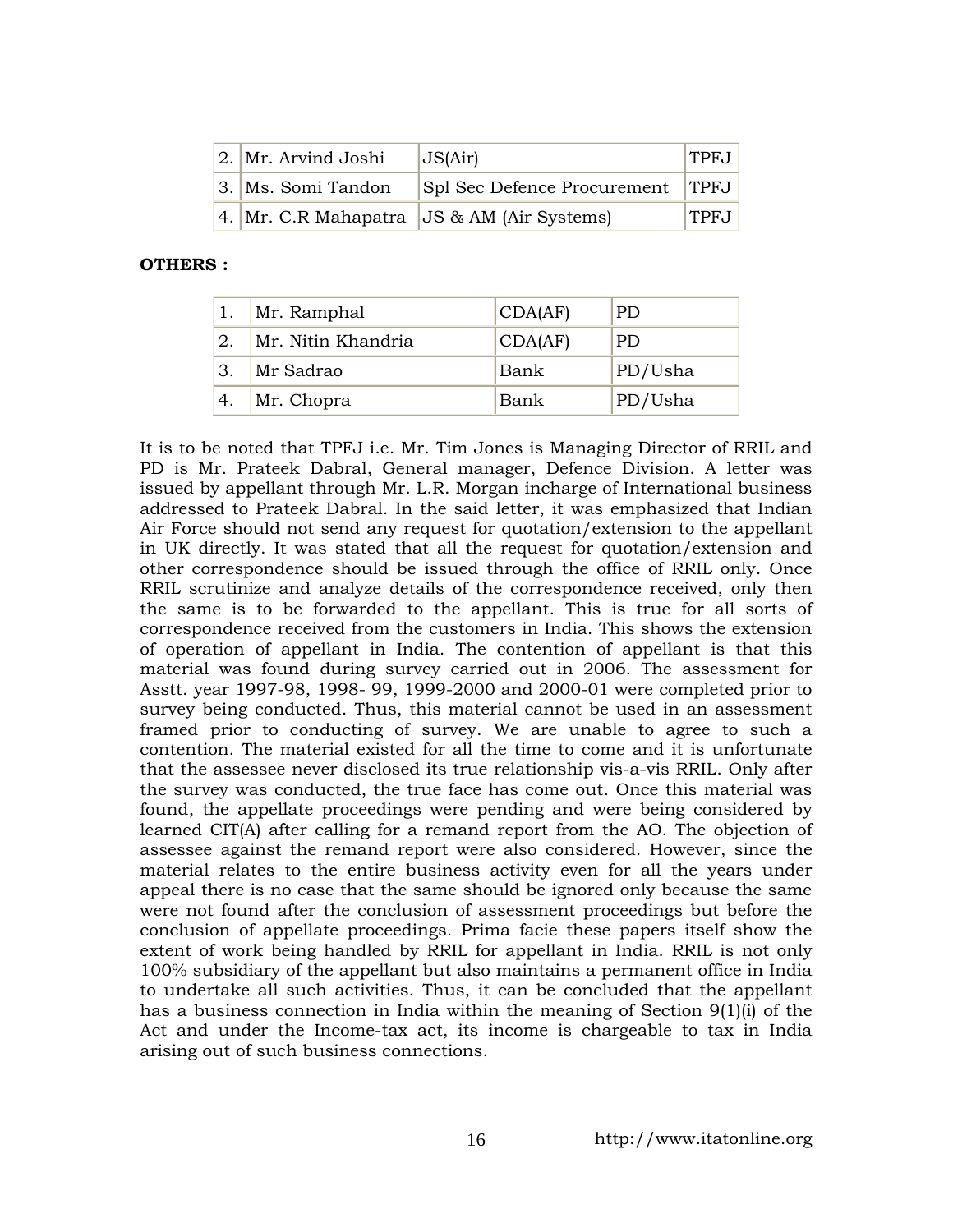20. The next question for our consideration is even if there is business connection in India whether there is any PE in India within the meaning of Article 5(1). 5(2)(f) and 5(4) of the Indo UK DTAA. Whereas the appellant s case is that there is no PE in India and even if it is so, it is solely for the purpose of preparatory or auxiliary character and hence, under Article 5(3), it shall not be deemed to be considered as PE in India. For the sake of brevity, Article 5 of the Indo UK DTAA is extracted herein:

### **1 "Article 5:**

PERMANENT ESTABLISHMENT:

1. For the purposes of this Convention, the term "permanent establishment" means a fixed place of business through which the business of an enterprise is wholly or partly carried on,

- 2. The term "permanent establishment" shall include especially:
	- (a) a place of management;
	- (b) a branch;
	- (c ) an office
	- (d) a factory;
	- (e) a workshop;

(f) premises used as a sales outlet or for receiving or soliciting orders;

(g) a warehouse in relation to a person providing storage facilities for others;

(h) a mine, an oil or gas well, quarry or other place of extraction of natural resources;

(i) an installation or structure used for the exploration or exploitation of natural resources;

(j) a building site or construction, installation or assembly project or supervisory activities in connection therewith, where such site, project or supervisory activity continues for a period of more than six months, or where such project or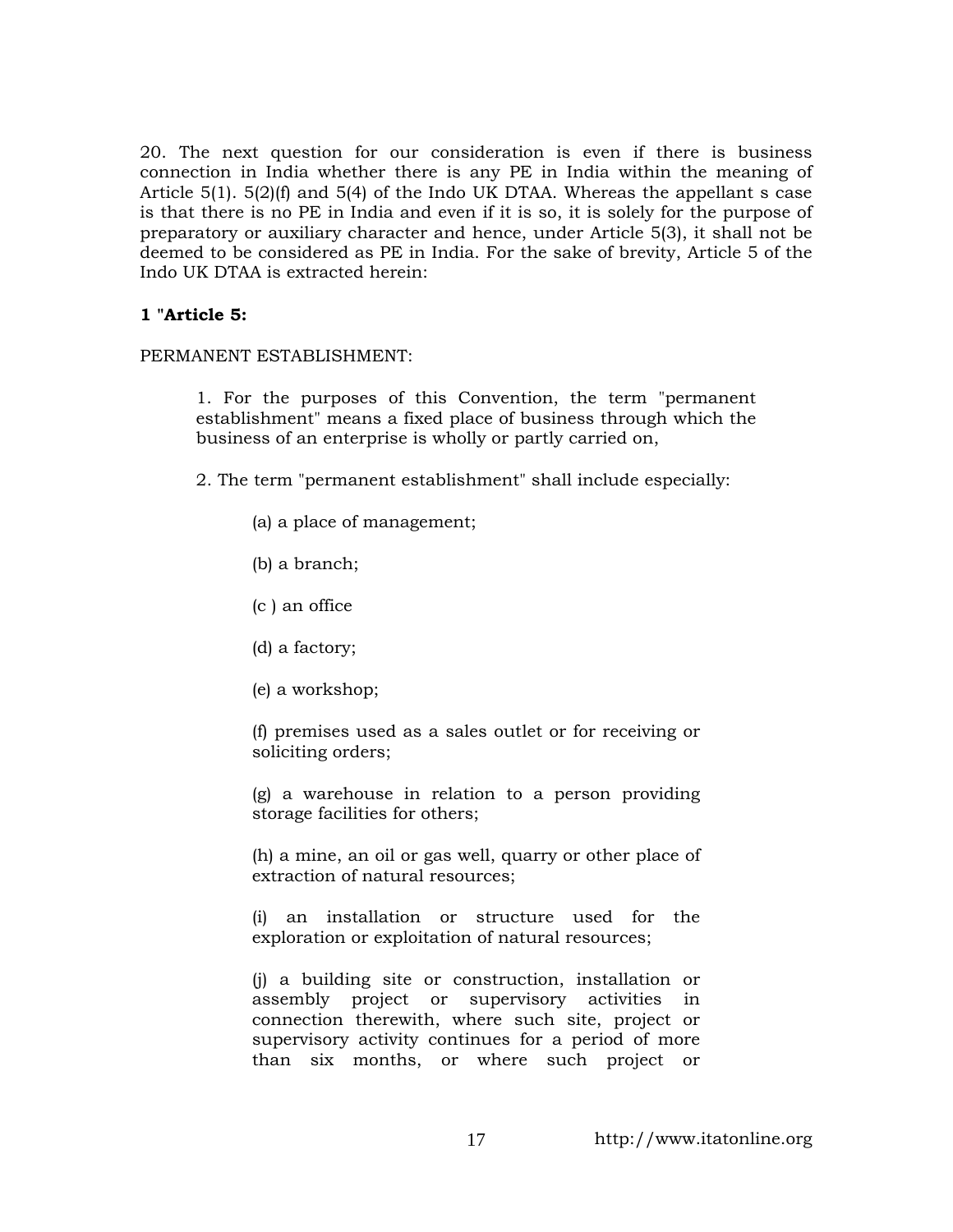supervisory activity, being incidental to the sale of machinery or equipment; continues for a period not exceeding six months and the charges payable for the project or supervisory activity exceed 10 per cent of the sale price of the machinery and equipment;

(k) the furnishing of services including managerial services, other than those taxable under Article 13 (Royalties and fees for technical services), within a contracting State by an enterprise through employees or other personnel, but only if:

(i) activities of that nature continue within that State for a period or periods aggregating to more than 90 days within any twelve-month period; or

(ii) services are performed within that State for an enterprise within the meaning of paragraph 1 of Article 10 (Associated enterprises) and continue for a period or periods aggregating to more than 3- days within any twelve-month period:

Provided that for the purposes of this paragraph an enterprise shall be deemed to have a permanent establishment in a Contracting State and to carry on business through that permanent establishment if it provides services or facilities in connection with, or supplies plant and machinery on hire used or to be used in the prospecting for, or extraction or production of. mineral oils ion that State.

3. The term "permanent establishment" shall not be deemed to include:

> (a) the use of facilities solely for the purpose of storage or display of goods or merchandise belonging to the enterprise;

> (b) the maintenance of a stock of goods or merchandise belonging to the enterprise solely for the purpose of storage or display;

> (c) the maintenance of a stock of goods or merchandise belonging to the enterprise solely for the purpose of processing by another enterprise;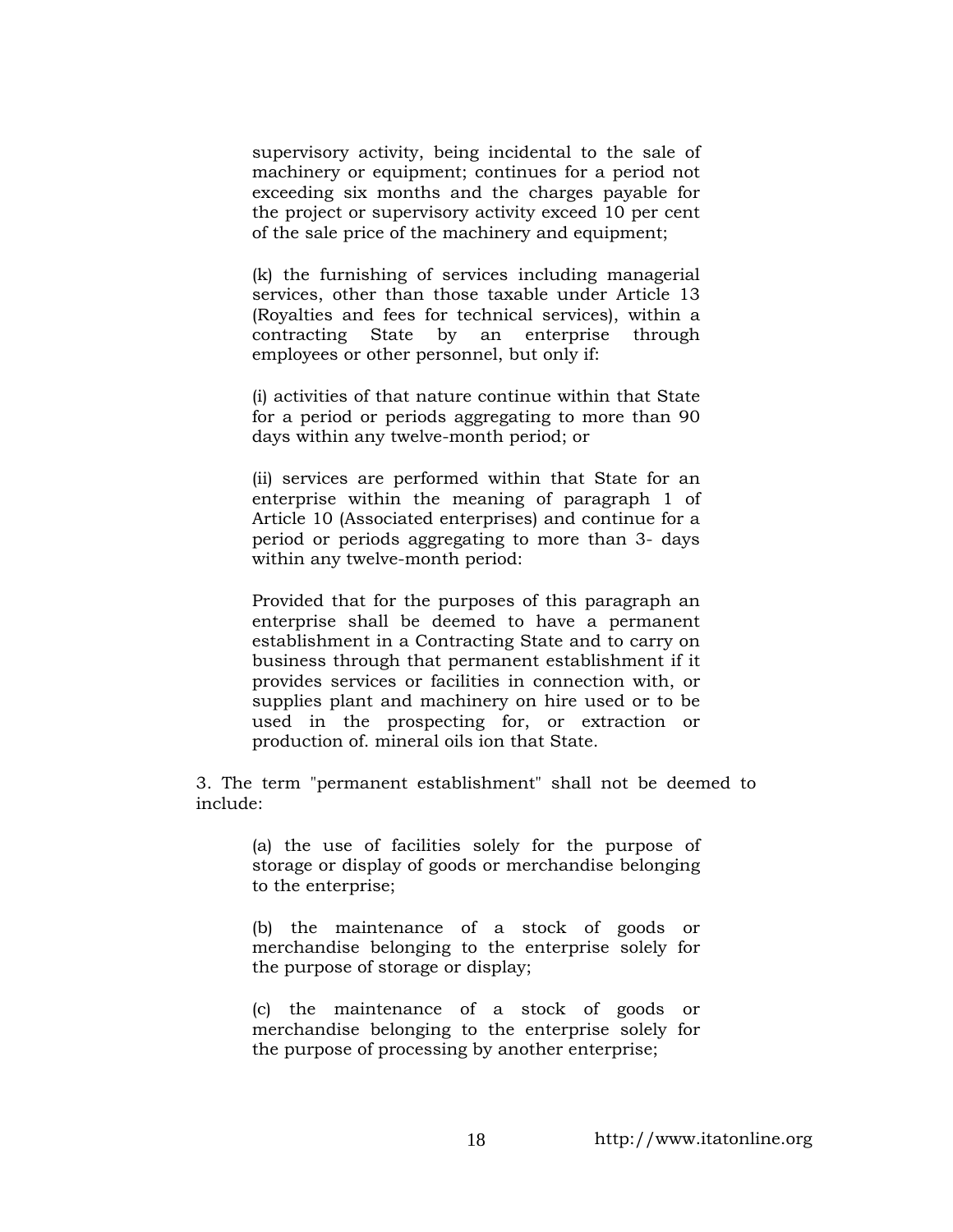(d) the maintenance of a fixed place of business solely for the purpose of purchasing goods or merchandise, or for collecting information, for the enterprise;

(e) the maintenance of a fixed place of business solely for the purpose of advertising for the supply of in formation or for scientific research, being activities solely of a preparatory or auxiliary character 'in the trade or business of the enterprise. However, this provision shall not be applicable where the enterprise maintains any other fixed place of business in the other Contracting State for any purpose or purposes other than the purposes specified in this paragraph;

(f) the maintenance of a fixed place of business solely for any combination of activities mentioned in subparagraphs (a) to (e) of this paragraph, provided that the overall activity of the fixed place of business resulting from this combination is of a preparatory or auxiliary character;

4. A person acting in a Contracting State for or on behalf, of an enterprise of the other Contracting State other than an agent of an independent status to whom paragraph 5 of this article applies shall be deemed to be a permanent establishment of that enterprise in the first mentioned State if:

> (a) he has, and habitually exercises in that State, an authority to negotiate and enter into contracts for or on behalf of the enterprise, unless his activities are limited to the purchase of goods or merchandise for the enterprise; or

> (b) he habitually maintains in the first mentioned Contracting State a stock of goods or merchandise from which he regularly delivers goods or merchandise for or on behalf of the enterprise; or

> (c) he habitually secures orders in the firstmentioned State, wholly or almost wholly for the enterprise itself or for the enterprise and other enterprises controlling, controlled by, or subject to the same common control, as that enterprise.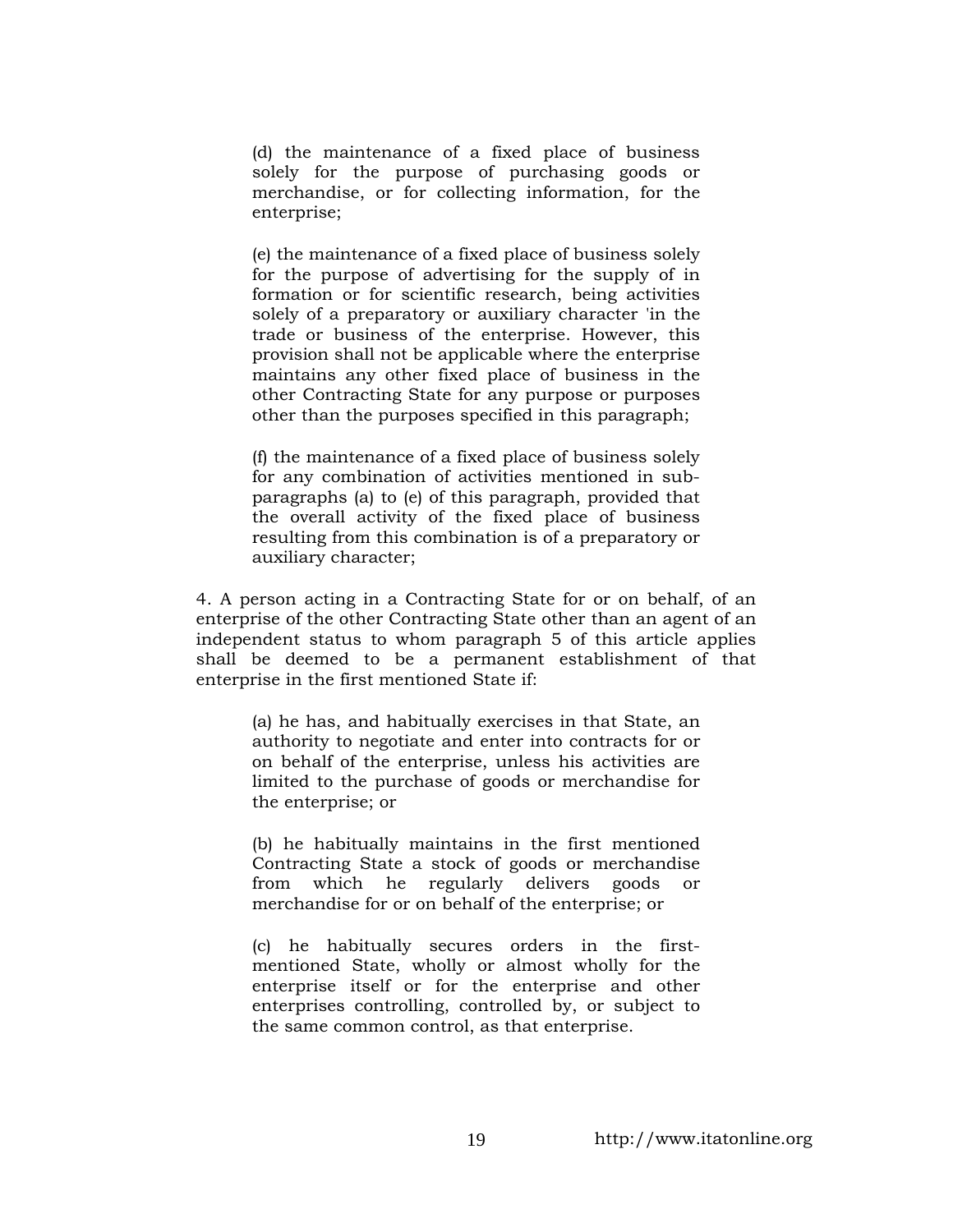5. An enterprise of a Contracting State shall not be deemed to have a permanent establishment in the other Contracting State merely because it carries on business in that other State through a broker, general commission agent or any other agent of an independent status, where such persons are acting in the ordinary course of their business. However, if the activities of such an agent are carried out wholly or almost wholly for the enterprise (or for the enterprise and other enterprises which are controlled by it or have a controlling interest in it or are subject to same common control) he shall not be considered to be an agent of an independent status for the purposes of this paragraph.

6. The fact that a company which is a resident of a Contracting State controls or is controlled by a company which is a resident of the other Contracting State, or which carries on business in that other State (whether through a permanent establishment or otherwise), shall not of itself constitute either company a permanent establishment of the other.

7. For the purposes of this article the term "control", in relation to a company means the ability to exercise control over the company's affairs by means of the direct or indirect holding of the greater part of the issued share capital or voting power in the company."

It is firstly to be noted that RRIL has a office in India at DLF Centre. New Delhi. RRIL is wholly owned subsidiary of appellant. The appellant is to reimburse RRIL all the cost incurred by RRIL in the provision of the support services including but not limited to the salaries and expenses of employees, the cost of operating office premises and any payment to sub contractors used. RRIL is to receive service fees at 5.1-6% of the reimbursed expenses. The employees of the appellant visits India frequently and the premises of RRIL are being occupied and used during such visits. This fact is confirmed by the counsel for appellant. In a way, the appellant maintains the premises but on the face of premises, it is being stated as occupied by RRIL However, the entire expenses for operation and maintenance of such office in India is being paid by appellant Paragraph. Paragraph I gives a general definition the term permanent establishment' which brings on its essential characterstics of a permanent establishment in the sense of the Convention i.e. a distinct 'situs', a 'fixed place of business'. The paragraph defines the term 'permanent establishment' as a fixed place of business, through which the business of an enterprise is wholly or partly carried on. This definition, therefore, contains the following conditions:

(i) the existence of a 'place of business', i.e. a facility such as premises or, in certain instances, machinery or equipment;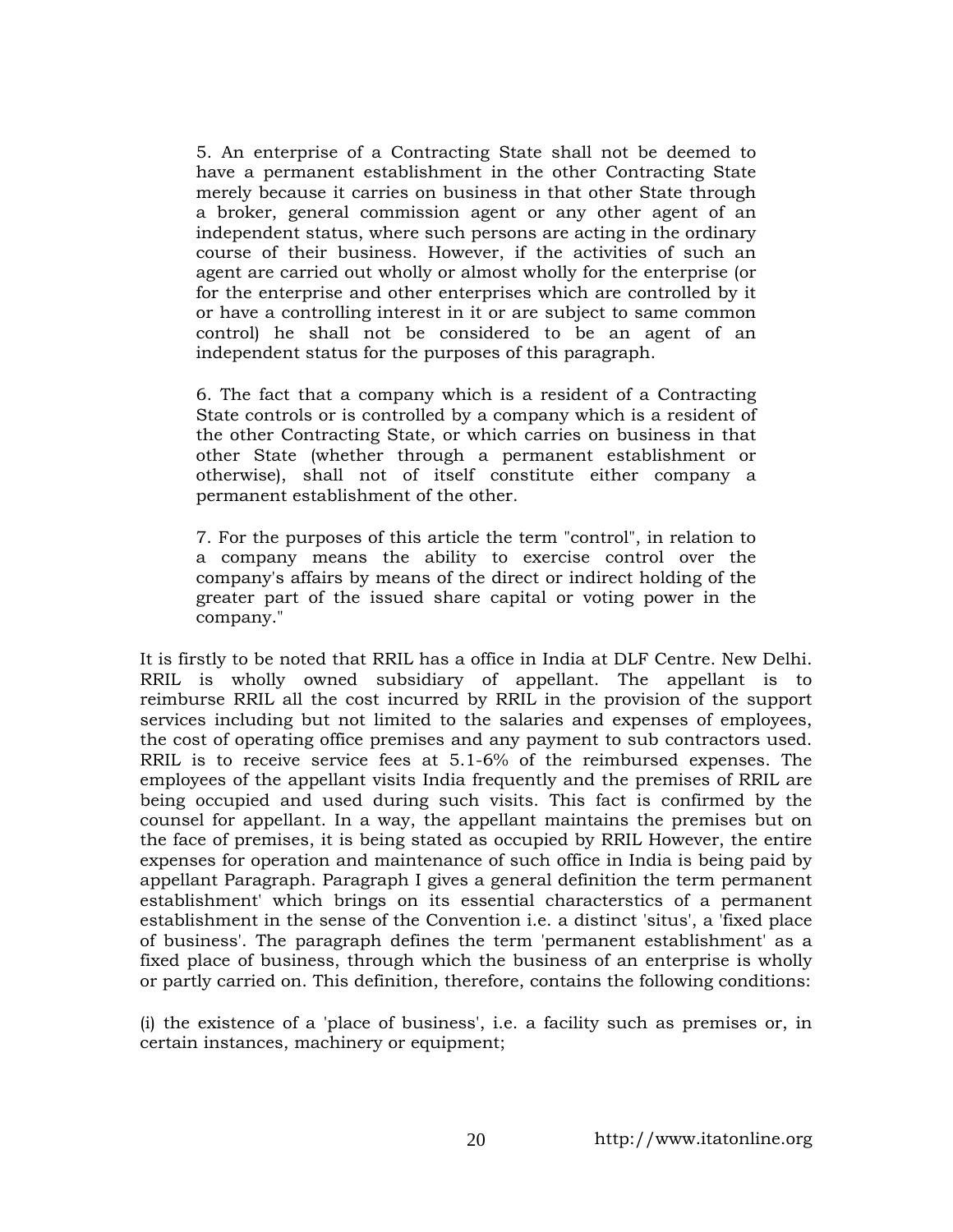(ii) this place of business must be 'fixed' i.e. it must be established at a distinct place with a certain degree of permanence;

(iii) the carrying on of the business of the enterprise through this fixed place of business. This means usually that persons who, in one way or another, are dependent on the enterprise (personnel) conduct the business of the enterprise in the State in which the fixed place is situated.

The term 'place of business' covers any premises, facilities or installations used for carrying on the business of the enterprise whether or not they are used exclusively for that purpose. A place of business may also exist where no premises are available or required for carrying on the business of the enterprise and it simply has a certain amount of space at its disposal. It is immaterial whether the premises, facilities or installations are owned or rented by or are otherwise at the disposal of the enterprise. A place of business may thus be constituted by a pitch in a market place. Again, the place of business may be situated in the business Facilities of another enterprise. This may be the case for instance where the foreign enterprise has at its constant disposal certain premises or a part thereon owned by the other enterprise.

21. As noted above, the mere fact that an enterprise has a certain amount of space at its disposal which is used for business activities is sufficient to constitute a place of business. No formal legal right to use that place is therefore, required. Thus, for instance, a permanent establishment could exist where an enterprise illegally occupied a certain location where it carried on its business. Article 5(1) does not refer that the premises should belong to the assessee but if it is able to use the same, it is an identified and distinct location and on which he exercise the control, it will be considered as a PE within the meaning of Article 5(1) of the treaty. In the present case, we have found that the premises though in the name of RRIL are being occupied for the business operation in India. The cost of maintenance of such premises are being paid for by the appellant. The premises are also available to all the employees of appellant in respect of any business operations in India. Accordingly, it can be said that the appellant has a PE in India within the meaning of Article 5(1) of the treaty.

22. It is to be examined as to whether under Article 5(3), the exclusion will apply to such PE or not. It is the case of appellant that the premises are used by RRIL for the supply of information which are activities solely of a preparatory or auxiliary character. For this purpose, once again reliance is placed on the finding of the Tribunal in appeal for Asstt Year 2001-02. We are unable to agree. When the matter was considered by the Tribunal various documents found during survey were not available before the Tribunal to give the finding. In the light of various documents found, it is for us to examine and come to a conclusion whether the activities of RRIL in India is merely of a preparatory or auxiliary character. It is often difficult to distinguish between activities which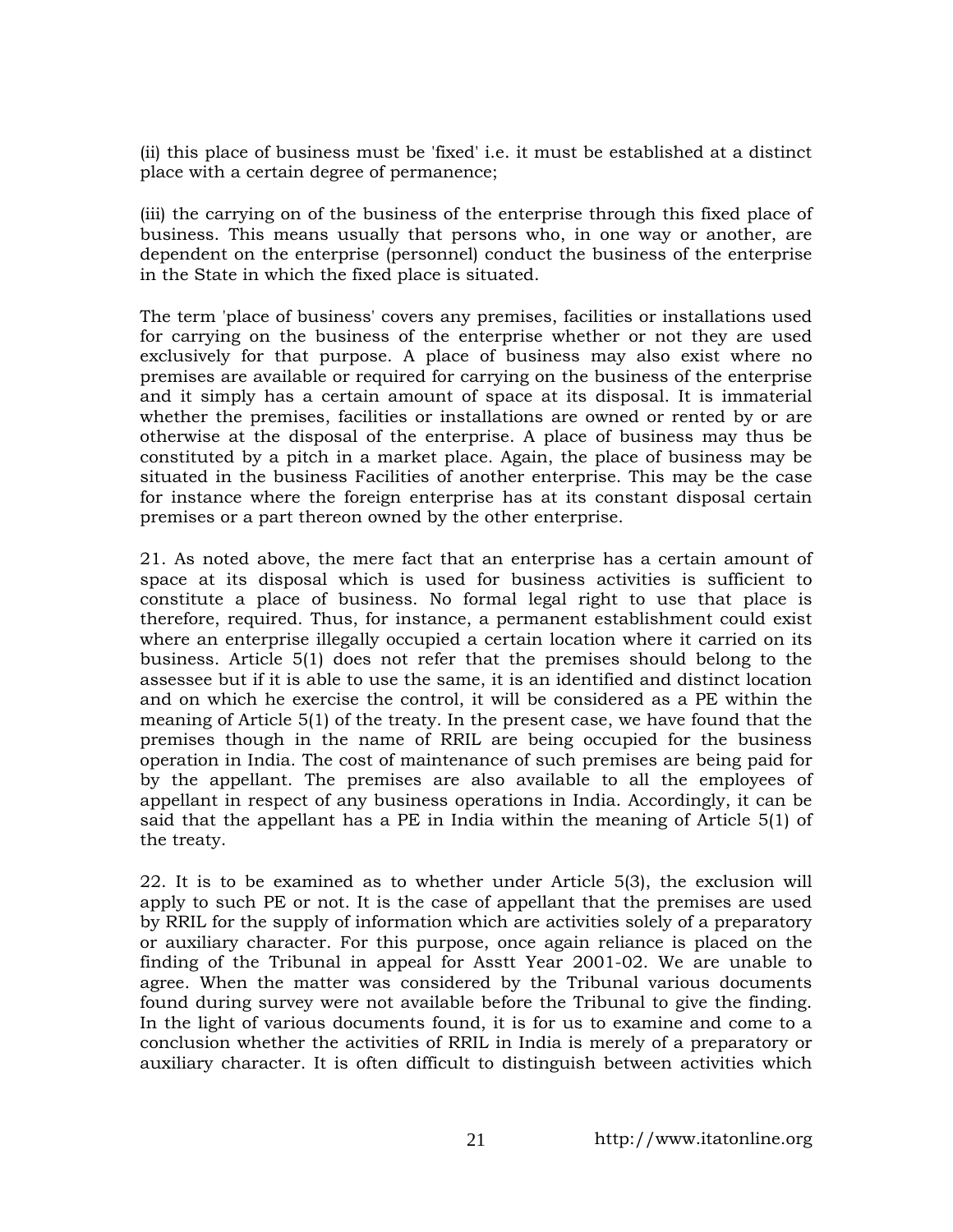have a preparatory or auxiliary character and those which have not. The decisive criterion is whether or not the activity of the fixed place of business in itself forms an essential and significant part of the activity of the enterprise as a whole. Each individual case will have to be examined on its own merits. In any case, a fixed place of business whose general purpose is one which is identical to the general purpose of the whole enterprise, does not exercise a preparatory or auxiliary activity. A fixed place of business which has the function of managing an enterprise or even only a part of an enterprise or a group of the concern cannot be regarded as doing a preparatory or auxiliary activity, for such a managerial activity exceeds this level.

Relevant documents that were found during course of survey are following, over and above. Some of the above documents are extracted hereinabove.

(i) The mail sent by Mr. Ajit Thosar of RRIL to the appellant wherein Mr. Thosar states that the Navy has placed the order and our acceptance needs to be communicated with certain observations as Mr. Ajit Thosar considered relevant. He also draws the attention of the appellant as to the insertion of arbitration clause. He also insist for advance being paid. He also reports as to what should be delivery schedule etc.

(ii) A letter issued by Ms Usha of RRIL reports about receiving the order and also request for early delivery. She also draws attention to some contract clauses which should be taken care of or otherwise the contract is final. The correspondence shows how RRIL plays its part in the sale of products in India. The activities are not merely preparatory or auxiliary in character but the primary responsibility rests on RRIL to analyze and scrutinize the proposal and orders received and if not found in accordance with the broad terms, to seek clarification from the customer.

(iii) Even the letter from appellant through Mr. L.M. Morgan addressed to Shri Prateek Dabral insist that the request for quotation/extension should not be issued directly to the appellant in UK but should be routed through the office of RRIL so that only those correspondence which are confirming to the standards laid down are forwarded. This negates the contention that the activities of RRIL are solely of a preparatory or auxiliary character or like a conduit or postman.

(iv) The employees of RRIL are functionally responsible to the appellant. Such positions are identified by appellant. This is evident from responsibility chart issued to the GM (Defence) which says as under: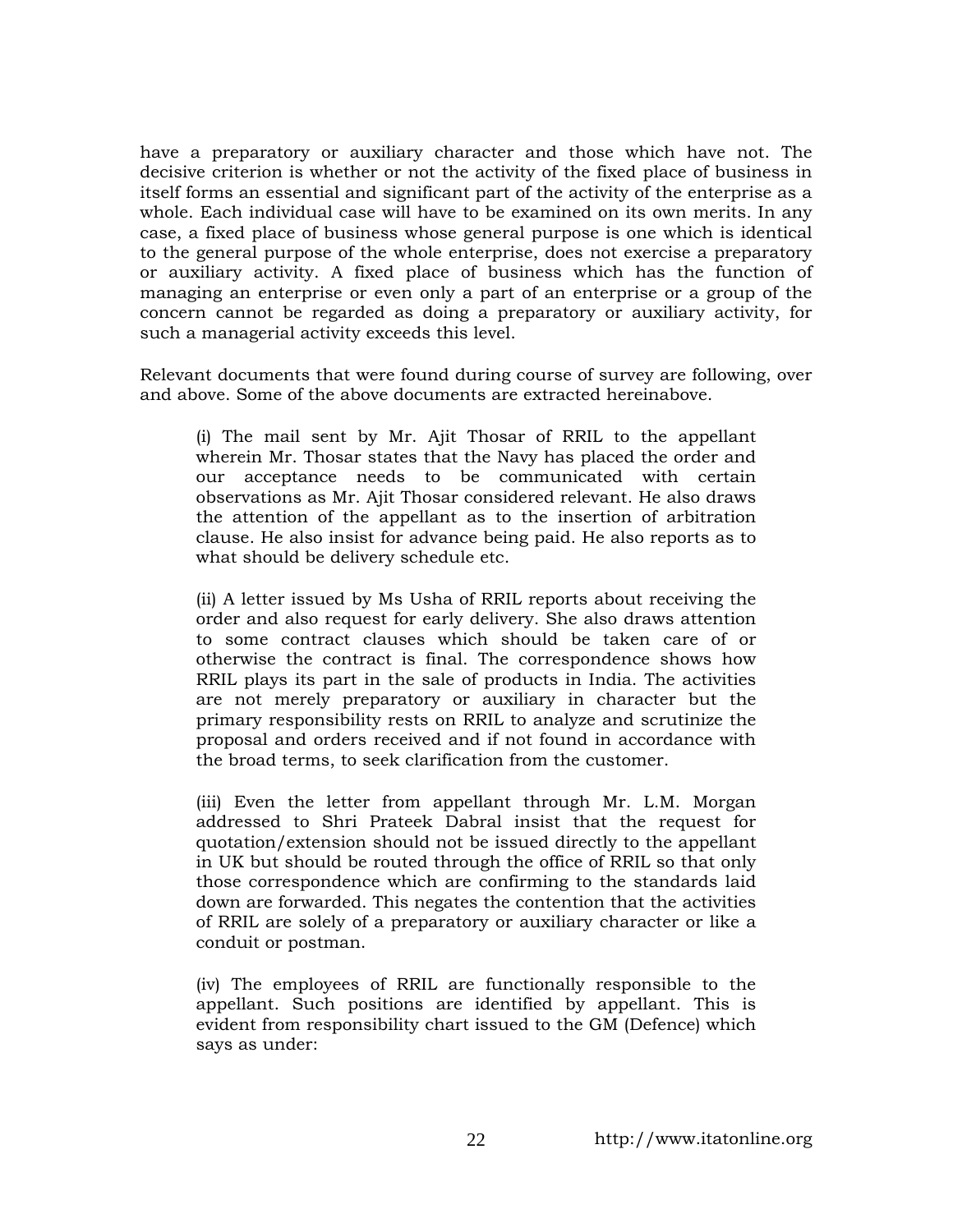"General Manager - Defence Business:

The position of General Manager - Defence Business has been identified by Defence (Aerospace) and Rolls-Royce India Ltd in order to have a senior manager at Rolls-Royce India Ltd., Delhi with the responsibility of managing Defence (Aerospace) liaison activities with the Government of India (Ministry of Defence i.e. Indian Army, Navy Aviation and Air Force). He will report locally to the MD Rolls-Royce India Ltd and functionally will be responsible to the Rolls Royce Defence (Aerospace) Customer Executive for the following):

- To manage and coordinate all communications associated with MOD.

- To develop and maintain personnel contact with appropriate service. Industrial/seniors/organizations and maintain upto date organization charts.

- To advise relevant market and competitor intelligence in an agreed and regular format.

- To advise and support RRDA participation in Air Shows. Exhibitions, Seminars, Conferences, Media/RR events and hospitality opportunities.

- To provide Customer satisfaction Reports to meet RRDA requirements and when necessary, assist in preparing and delivering recovery plans.

- Promptly inform of incidents or events affecting RRDA products, services or personnel and recommend damage limitation action to protect the company's liabilities and reputation.

- To assist MOD to identify their future requirements including spares and maintenance support.

- To solicit RFQ's/ Purchase orders for required parts at lead time.

- To monitor RFQ's issued by MOD including Rolls-Royce acknowledgement date, quotation date and firm order date.

- To provide advice and feed back on commercial proposals issues to MOD and progress the proposals in conjunction with the relevant commercial department.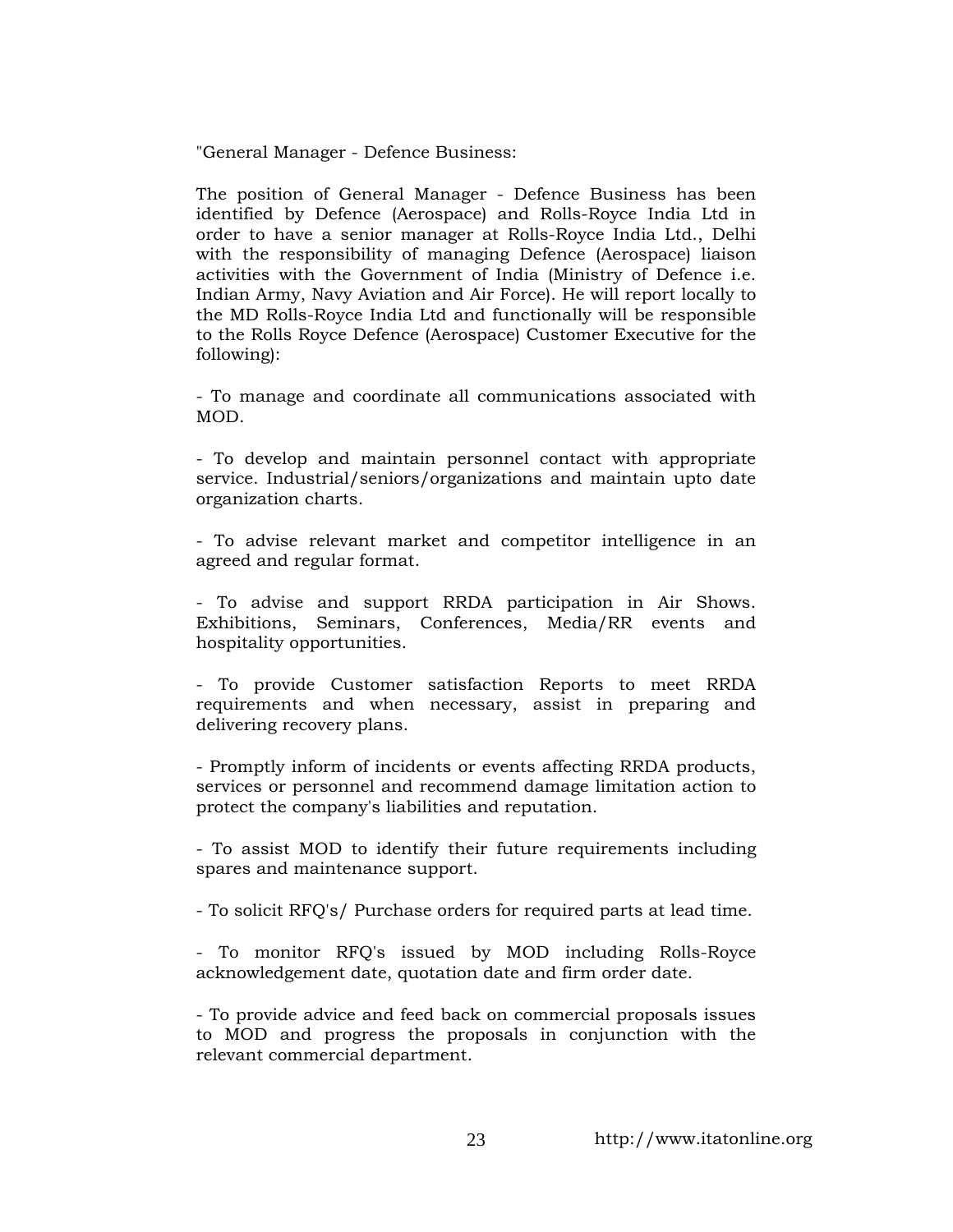- To expedite orders and order amendments from MOD,

- To advise RRDA on parts delivery data requirements on current purchase orders/contracts, expedite on behalf of MOD and keep them appraised of the status of deliveries.

- To manage and expedite invoice and payments.

- To manage the activities of other Rolls-Royce support personnel associated with RRDA,s products within the Indian Army, Naval Aviation and Air Force.

- To manage the in-country Service Representative dealing with Indian Air Force, Indian Navy and Indian Army."

The responsibility specifically includes to solicit request for quotation/purchase order. If the job is only to supply information or of preparatory or auxiliary character, such functions will not be performed by RRIL. Even the other activities which are to be undertaken by RRIL are not solely of the preparatory or auxiliary character but in a way like a marketing office to receive orders and even to promote the activities which converts the request for quotation into orders.

(v) The MD of RRIL Mr. Tim Jones had issued a certificate under Foreign Corrupt Practices Act which certifies that in respect of agreement with Air Force, there is no permission to offer, promise or give any pecuniary or other advantage directly or indirectly. But for the authority from appellant such certificate could not have been issued. Surely such activities could not be considered as preparatory or auxiliary in nature. There are various meeting wherein Mr. Tim Jones and Mr Prateek Dabral, who are employees of RRIL are present. Though it may be a case that the employees of appellant may also be present however, their participation in the meeting and making suggestions cannot be held to be only preparatory or auxiliary nature of work. In the meeting at HAL on 25.10.04, the only person present on behalf of the appellant was Mr. Prateek Dabral, GM, Defence Division. The points being discussed were repair scheme for engine division, supply of Master Vanes and various other matters where the actions were to be taken at the end of appellant. A decision was taken at the meeting which could not have been possible but for the authority of the person remaining present at the meeting and to agree to the agenda of the meeting.

(vi) A letter was written by Mr. Prateek Dabral to HAL suggesting turbine casing repair scheme, recommending to accept the offer of the repair scheme, advising to go for specialist for the exhaust duct repair scheme and also suggesting that such an exhaust duct which is available with the appellant can be supplied.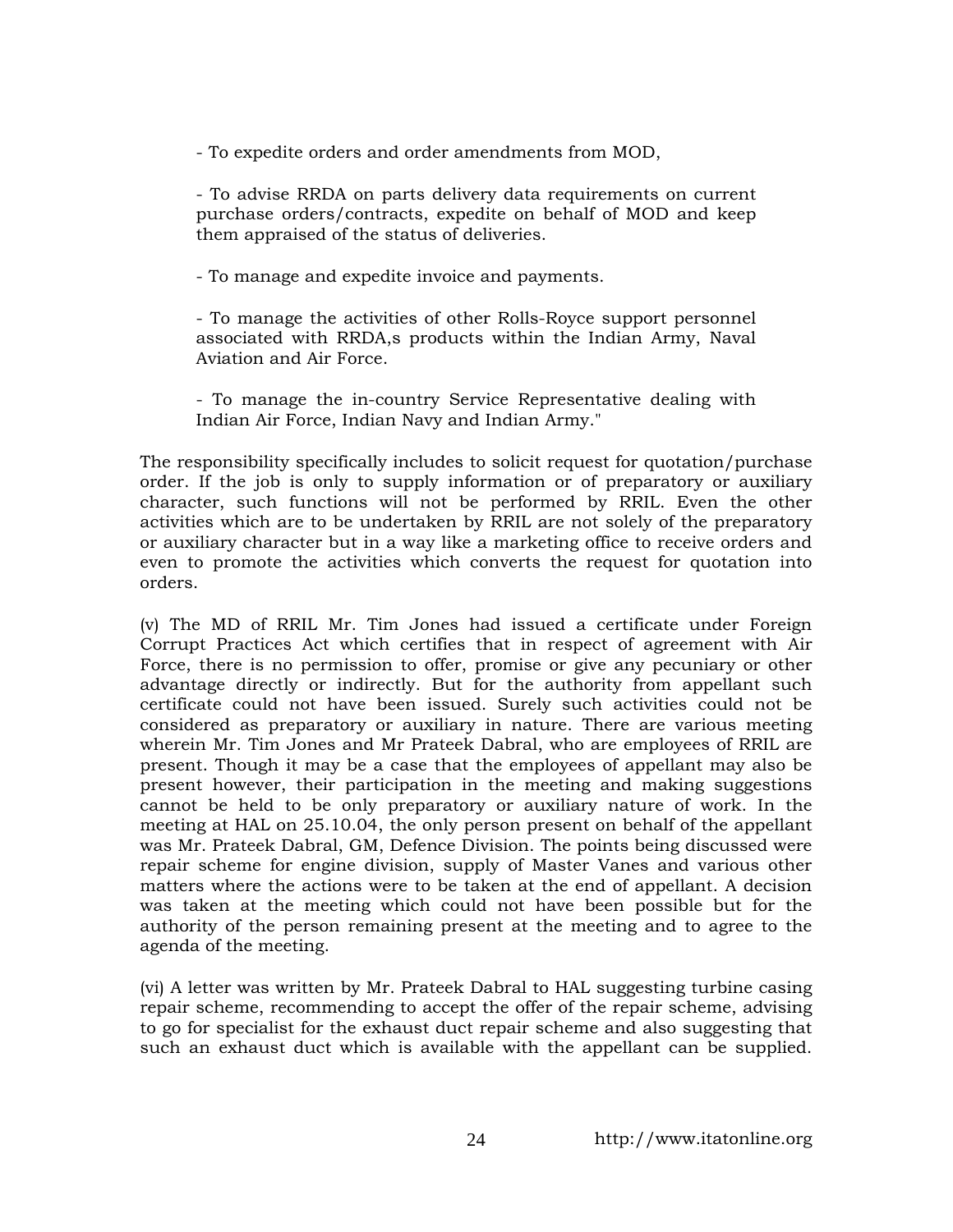This letter do suggest that the work is something more than merely preparatory or auxiliary nature, and also for advising and seeking orders for the appellant.

(vii) Correspondence was found whereby Mr. Prateek Dabral signed certificate of origin of the goods manufactured by appellant and also sending the warranty statement for an on behalf of the appellant. This document shows that employees of RRIL in India have authority to sign documents on behalf of appellant and give certificate on their behalf. Such documents are binding on the appellant. Numerous of such documents are found.

(viii) The correspondence from RRIL to the appellant are in the form of request to the appellant to confirm acceptance for extension of time for considering the quotation. Another correspondence suggests discrepancy in invoice issued by appellant. The discrepancy could not have been noticed but for the fact that record is maintained by RRIL in respect of various contracts undertaken by the appellant for supply in India and the supply and invoices are matching with the terms of contract. All such activities cannot be merely held as solely of preparatory or auxiliary character but are in the form of marketing the product manufactured by appellant in India. Therefore, the exclusion granted under Article 5(3) is not available to the appellant.

23. It is also seen that the appellant has a dependent agent in India in the form of RRIL. The fact that RRIL is totally dependent upon the appellant is not denied. However, the contention of the appellant is that even though RRIL is a dependent agent and such agency is to be deemed as a PE, so long as such dependent agent has no authority to negotiate and enter into contracts, under Article 5(4), there is no PE in India. It is to be noted that Article 5(4) has three clauses, namely, a, b & c. Thus, even if one has to hold that the dependent agent has no authority to negotiate and enter into contracts for and on behalf of "appellant, still as per clause (e) of sub Article (4), it is found that RRIL habitually secures orders in India for the appellant. It is a set practice that no customers in India are directly to send orders to the appellant in UK. Such orders are required to be routed only through RRIL. This fact is evident from the letter of Mr. L.M. Morgan to Mr. Prateek Dabral and Ms Usha. In the said letter, it is made clear that even request for quotation/extension could not be communicated directly to the appellant but are to be routed through the office of RRIL. This is applicable even to the orders. The fact is not denied that the orders are firstly received by RRIL from the customers in India and only then communicated to the appellant. Thus, as per Para  $4(c)$  of Article 5, the dependent agent habitually secures orders wholly for the enterprise itself and hence, is deemed to be a permanent establishment of the appellant. The contention of appellant that the role of RRIL is merely of a post office is, therefore, unacceptable in view of the facts of the case as evidenced by various documents and correspondence found during the course of survey. It can, therefore, be summarized that in the light of the facts as well as document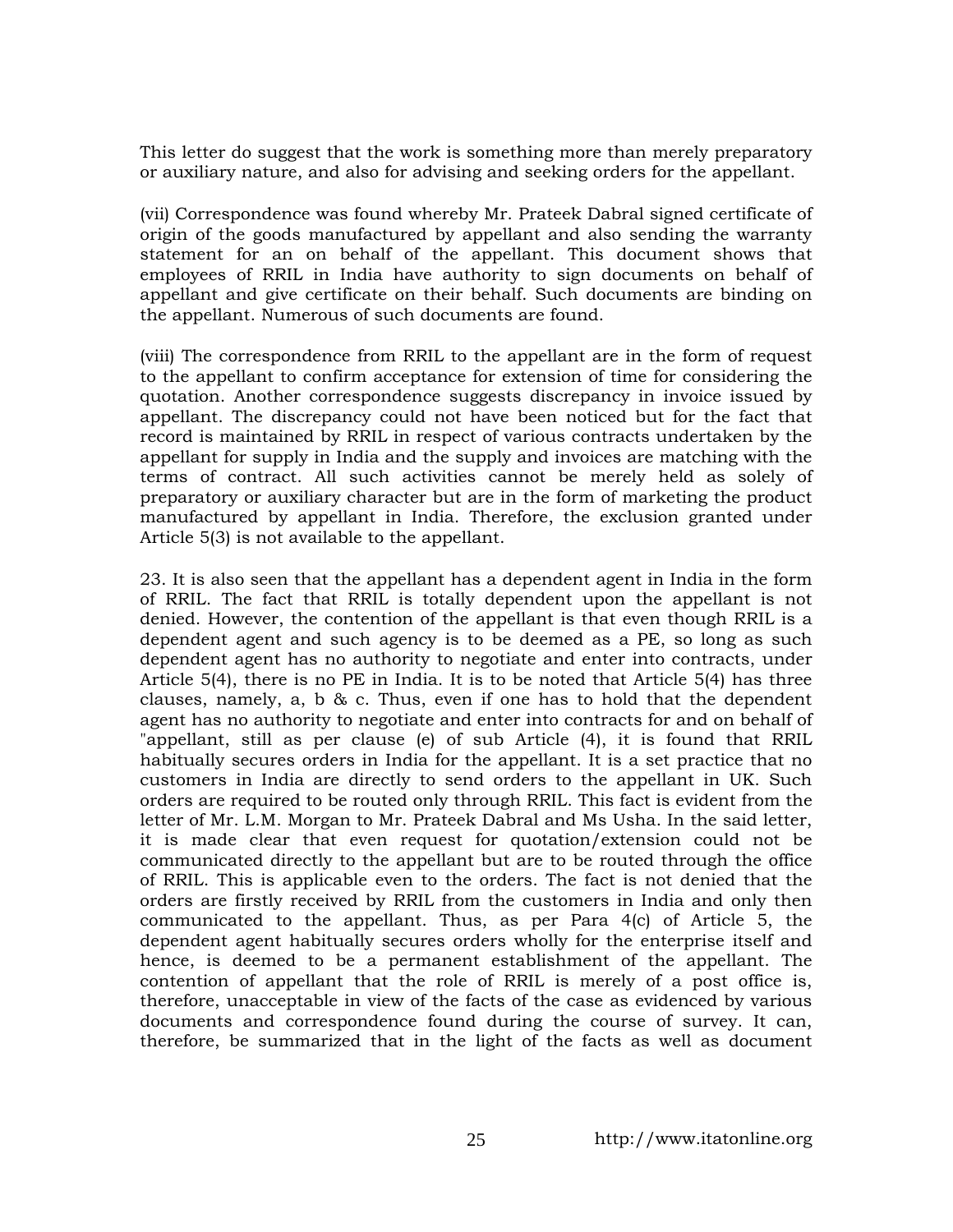mentioned above, RRIL's presence in India is a permanent establishment of appellant because:

(a) It is a fixed place of business at the disposal of the Rolls Royce Plc and its group companies in India through which their business are carried on.

(b) The activity of this fixed place is not a preparatory or auxiliary, but is a core activity of marketing, negotiating, selling of the product. This is a virtual extension/projection of its customer facing business unit, who has the responsibility to sell the products belonging to the group.

(c) RR1L acts almost like a sales office of RR plc and its group companies,

(d) RRIL and its employees work wholly and exclusively for the Rolls Royce Plc and the Group.

(e) RRIL and its employees are soliciting and receiving orders wholly and exclusively on behalf of the Rolls Royce Group.

(f) Employees of Rolls Royce Group are also present in various locations in India and they report to the Director of RRIL in India.

(G) The personnel functioning from the premises of RRIL are in fact employees of Rolls Royce Plc. This has been admitted by the MD Mr. Tim Jones, GM, and can be discerned from statement of Mr. Ajit Thosar and documents like terms of employment of GMs.

Thus, the appellant can be said to have a PE in India within the meaning of Article 5(1), 5(2) and 5(4) of the Indo UK DTAA. Since we have found that the appellant has a business connection in India as well as PE in India, the income arising from its operation in India are chargeable to tax in India.

24. As per Section 9 (1)(i) of the Act, income accruing or arising whether directly or indirectly through or from any business connection in India shall be deemed to accrue or arise in India. As per clause (a) of Explanation 1, in a case of a business of which all the operations are not carried out in India, the income of the business deemed to accrue shall be only such part as is reasonably attributable to the operations carried out in India. Article 7 of the Indo UK DTAA provides a mechanism as to how the business profits of the permanent establishment is to be computed. Paras 1 to 4 of Article 7 of Indo UK treaty are extracted herein: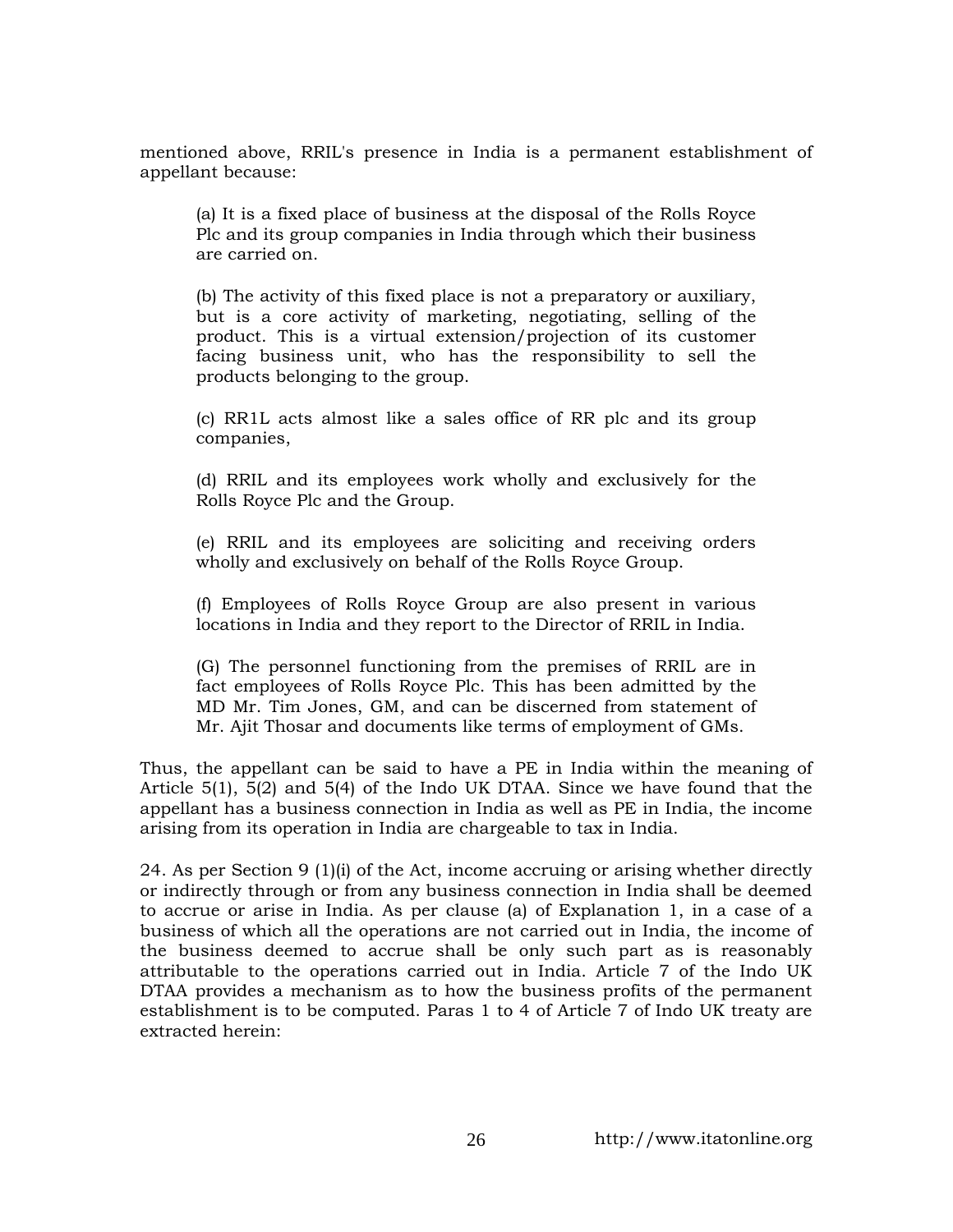"Article 7

### **BUSINESS PROFITS:**

1. The profits of an enterprise of a Contracting State shall be taxable only in that State unless the enterprise carries on business. In the other Contracting State through a permanent establishment situated therein. If the enterprise carries on business as aforesaid, the profits of the enterprise may be taxed in the other State, but only so much of them as is directly or indirectly attributable to that permanent establishment.

2. Where an enterprise of a Contracting State carries on business in the other Contracting State through a permanent establishment situated therein, the profits which that permanent establishment might be expected to make if it were a distinct and separate enterprise engaged in the same or similar activities under the same or similar conditions and dealing wholly independently with the enterprise of which it is a permanent establishment shall be treated for the purposes of paragraph 1 of this Article as being the profits directly attributable to that permanent establishment.

3. Where a permanent establishment takes an active part in negotiating, concluding or fulfilling contracts entered into by the enterprise, then, notwithstanding that other parts of the enterprise have also participated in those transactions, that proportion of profits of the enterprise arising out of those contracts which the contribution of the permanent establishment shall be treated for the purpose of paragraph 1 of this Article as being the profits directly attributable to that permanent establishment.

4. In so far as it has been customary in a Contracting State according to its law to determine the profits to be attributed to a permanent establishment on the basis of an apportionment of the total profits of the enterprise to its various parts, nothing in paragraphs 1 and 2 of this Article shall preclude that Contracting State from determining the profits to be taxed by such an apportionment as may be necessary; the method of apportionment adopted shall, however, be such that the result shall be in accordance with the principles laid down in this Article."

24.1 Under para 1 of Article 7, all the profits accruing directly or indirectly attributable to the PE are taxable in a State in which such PE is situated. The profits are to be computed as if the PE is a distinct and separate enterprise and dealing wholly independently with the enterprise of which it is a PE. Such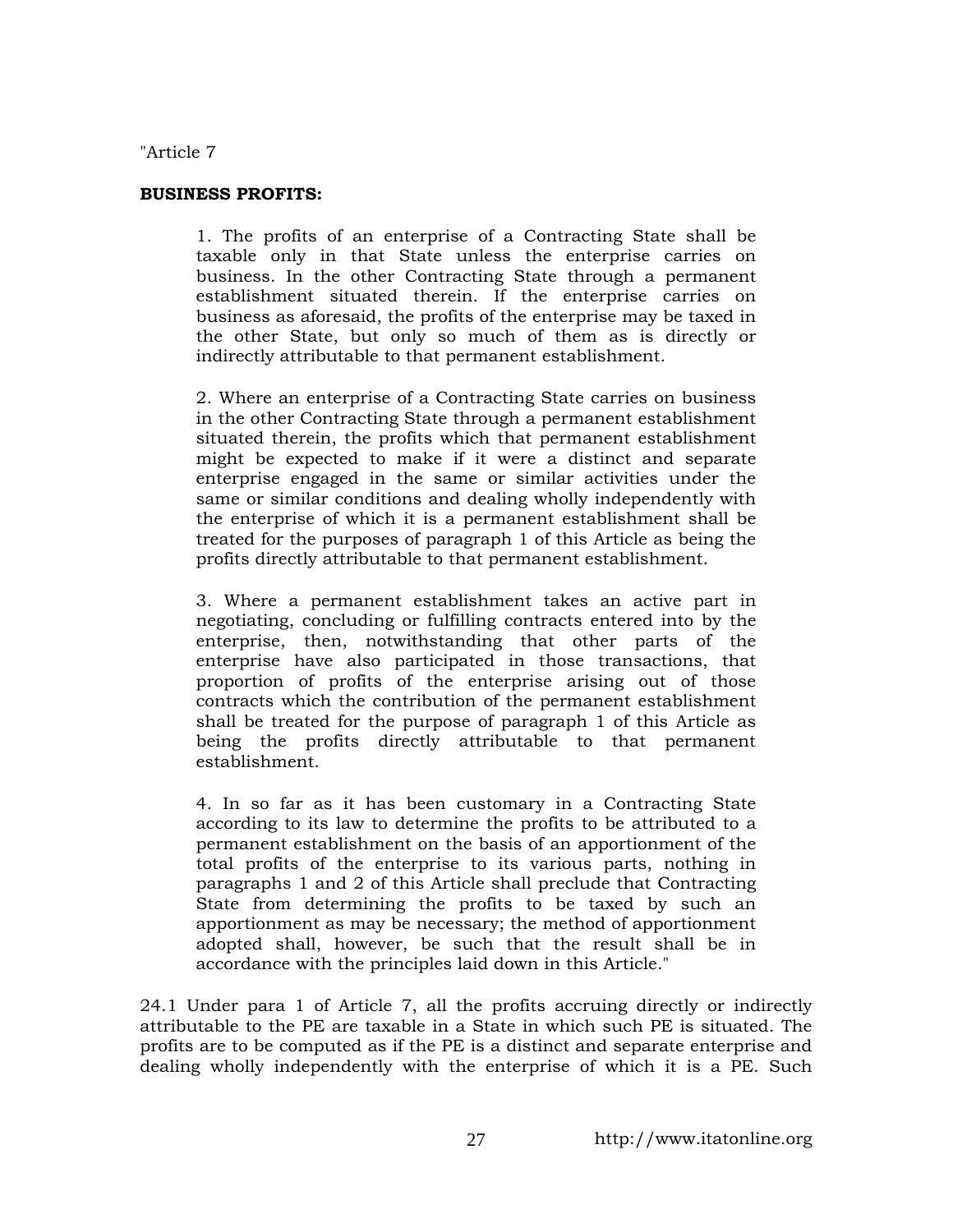profits are treated as directly attributable to the PE and are brought to tax. Under Para 3 of Article 7, where a PE takes an active part in negotiating, concluding or fulfilling contracts, notwithstanding that other part of the enterprise have also participated in those transactions, the proportion of the profit arising out of those contracts shall be treated as profit indirectly attributable to the PE and will be taxable in such contracting State where the PE is situated. Thus, the direct as well as indirect income attributable to the PE is chargeable to tax. Hence, for the purpose of our present discussion, it will be immaterial as to whether in negotiating the contracts, representatives of the appellant were also present. Profit in respect of all such contracts will be taxable in India as indirectly attributable to the PE in India. In such a situation, the total profits of the enterprise has to be apportioned on the basis of various factors affecting accrual of income The first of that approach requires the identification of activities carried on through the PF. This should be done through a functional and factual analysis. Under the first step, the economically significant. activities and responsibilities undertaken through the PE will be identified. This analysis should to the extent relevant consider the activities and responsibilities undertaken through the PE in the context of activities and responsibilities undertaken by the enterprise as a whole. Under the second step, the remuneration of any such dealing will be determined by applying, by analogy the principles developed for the application of the arm's length principle between associated enterprises, by reference to the functions performed, assets used and risk assumed by the enterprise through the PE and through the rest of the enterprise. As per Para 4 of Article 7, when the profits are to be attributed to the PE, it can be according to the law of the State where the PE is established. The assessee has not maintained separate books of accounts for the activities carried out in India. However, it is seen that the manufacturing of the goods dealt or traded in India are not manufactured in India. The manufacturing operation is carried on outside India. Manufacturing is one of the important and integral part of the total activities which contributes to the earning of income. The extent of assets used are irrelevant as in the present case, the activity comprises of manufacturing and marketing. The marketing is in India. Therefore, the profit accruing directly or indirectly in respect of the marketing activities in India shall be taxable in India Under the Income-tax Act read with Rule 10 of income-tax Rules. 1962. in a case in which the AO is of the opinion that actual amount of the income accruing or arising directly or indirectly through or from any business connection in India cannot be definitely ascertained, for the purpose of assessment the same may be calculated at such percentage of the turnover so accruing or arising as may be considered reasonable, or in such other manner as the AO may deem suitable. Hon'ble Supreme Court in the case of CIT vs. Ahmed Bhai Umar Bhai & Co., 18 ITR 472 held that where the manufacture and sale of the goods were not carried out in the same State, the profit of a part of business i.e. relating to manufacture of goods accrued at a place where manufacturing activities are carried out and hence, not assessable in the other State where only trading activities are carried on. We shall, therefore, allocate 50% of the profits towards